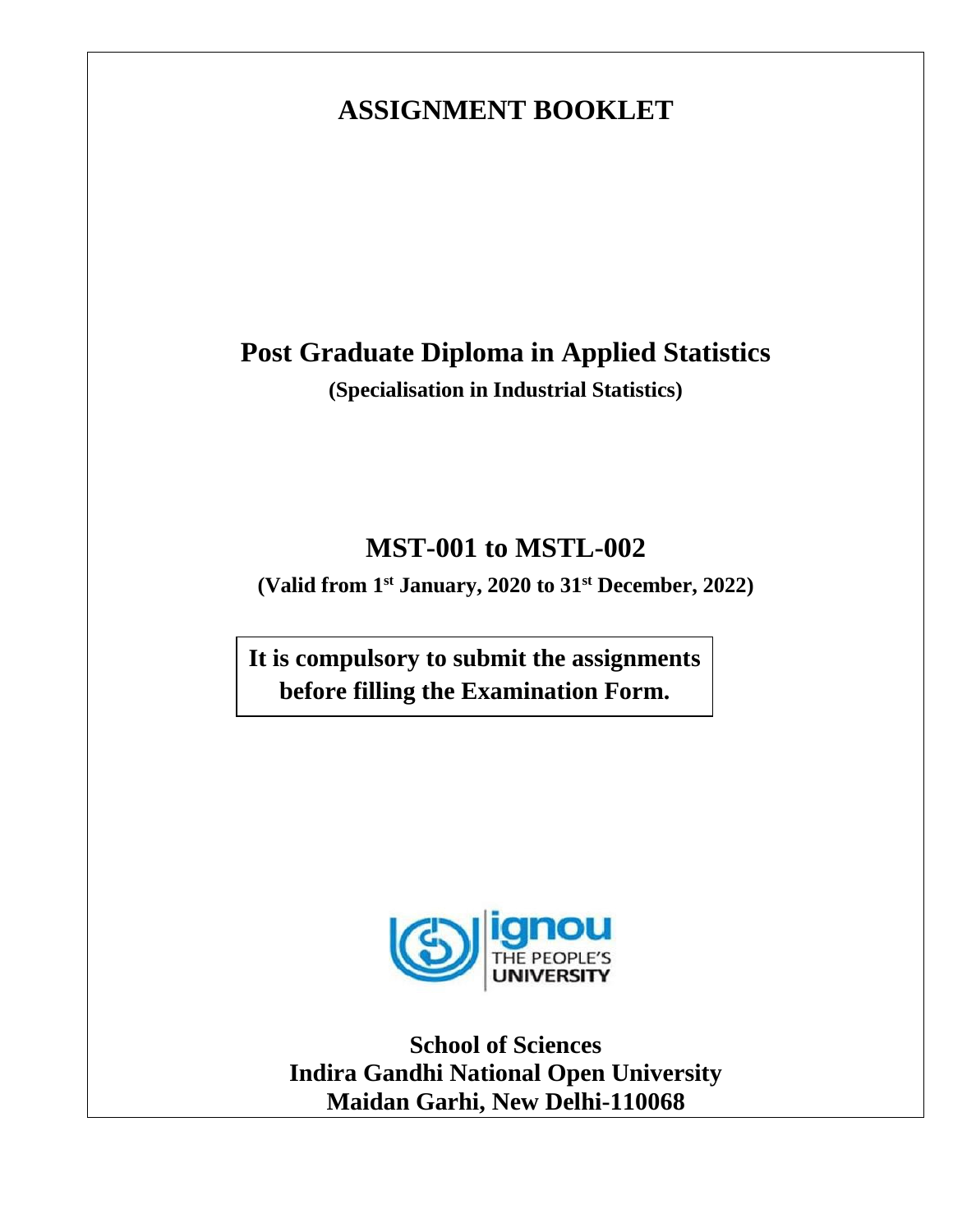Dear Student,

Please read the information on assignments in the Programme Guide that we have sent you after your enrolment. A weightage of 30%, as you are aware, has been earmarked for continuous evaluation, **which would consist of one tutor-marked assignment** for this course. The assignments for MST-001 to MSTL-002 have been given in this booklet.

### **Instructions for Formatting Your Assignments**

Before attempting the assignment, please read the following instructions carefully:

1) On top of the first page of your answer sheet, please write the details exactly in the following format:

# **PLEASE FOLLOW THE ABOVE FORMAT STRICTLY TO FACILITATE EVALUATION AND TO AVOID DELAY.**

- 2) Use only foolscap size writing paper (but not of very thin variety) for writing your answers.
- 3) Leave 4 cm margin on the left, top and bottom of your answer sheet.
- 4) Your answers should be precise.
- 5) This assignment is to be submitted at the Study Centre.

## **We strongly suggest that you should retain a copy of your answer sheets.**

- 6) This assignment is valid up to December 31, 2020.
- 7) **You cannot fill the Exam Form for this course** till you have submitted this assignment. So solve it and **submit it to your study centre at the earliest.** If you wish to appear in the **TEE, June 2022,** you should submit your TMAs by **March 31, 2022.** Similarly, if you wish to appear in the **TEE, December 2022,**  you should submit your TMAs by **September 30, 2022.**

We wish you good luck.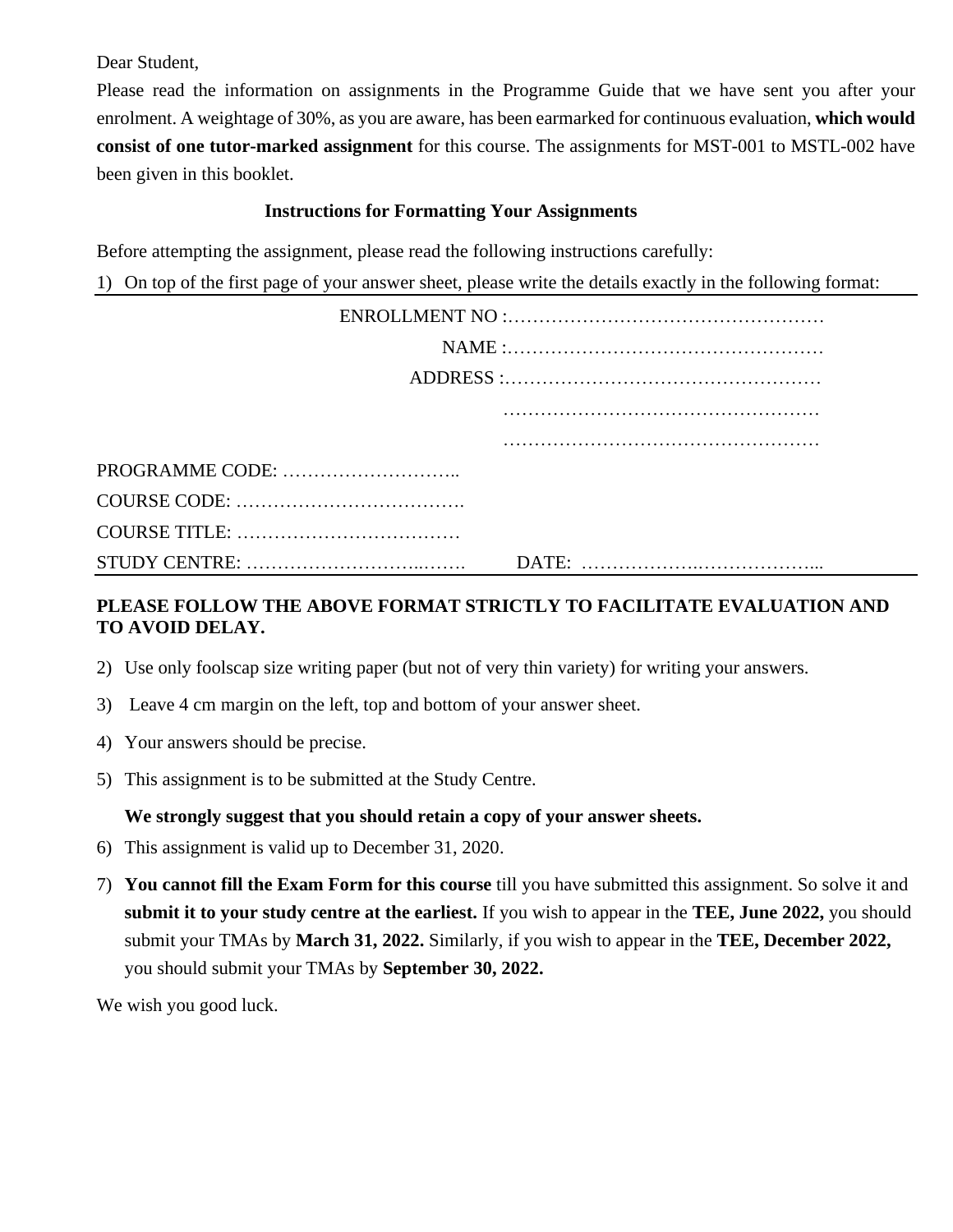### **TUTOR MARKED ASSIGNMENT**

## **MST-001: Foundation in Mathematics and Statistics**

**Course Code: MST-001 Assignment Code: MST-001/TMA/2022 Maximum Marks: 100**

**(5×2=10)**

#### **Note: All questions are compulsory. Answer in your own words.**

- **1.** State whether the following statements are **True** or **False**. Give reason in support of youranswer:
	- **(a)** Between any two different rational numbers there is another rational number.
	- **(b)**  $\int_{0}^{1000} (x^{1001} + x^{2001} + x^{3001})$ 1001 2001 3001 1000  $x^{1001} + x^{2001} + x^{3001} dx = 0$  $\int_{-1000} (x^{1001} + x^{2001} + x^{3001}) dx =$
	- **(c)** 210 is 51st term of the sequence 10, 15, 20, 25, …

(d) 
$$
\begin{vmatrix} a & x & b+c \ b & x & c+a \ c & x & a+b \end{vmatrix} = 0
$$

**(e)** The range of the data shown in the following frequency distribution is 350**.**

| <b>Classes</b>     | $200 -$ | $250-$ | $300 -$ | $350-$ | $400 -$ | 450- | $500-$ |
|--------------------|---------|--------|---------|--------|---------|------|--------|
|                    | 250     | 300    | 350     | 400    | 450     | 500  | 550    |
| <b>Frequencies</b> |         |        |         |        |         |      |        |

- **2. (a)** A carpenter was hired to build 192 window frames. The first day he made five frames and each day thereafter he made two more frames than he made the day before. How many days he will take to finish his job? **(4)**
	- **(b)** Set having values  $\frac{1}{1}, \frac{1}{2}, \frac{1}{3}, \frac{1}{2}, \frac{1}{3}, \frac{1}{4}$  $\frac{1}{4}, \frac{1}{9}, \frac{1}{16}, \frac{1}{25}, \frac{1}{36}, \frac{1}{49}, \cdots$  is countable. **(3)**
	- **(c)** How many words each of three vowels and two consonants can be formed from the letters of the words INVOLUTE? **(3)**
- **3. (a)** Express 700.1400.2100.2800.3500.42000 in terms of factorial.
	- **(b)** How many different signals are possible with 5 blue, 4 red, 3 white and 2 green flags byusing all at a time in a queue?
	- **(c)** If in a hall there are 10 randomly selected students then how many numbers of ways arethere such that all of them have different birthday. Assume that all of them have their birth day in non-leap years.

**(2+4+4)**

**4.** Discuss the continuity and differentiability of the following function at  $x = \frac{2}{3}$ . (5+5)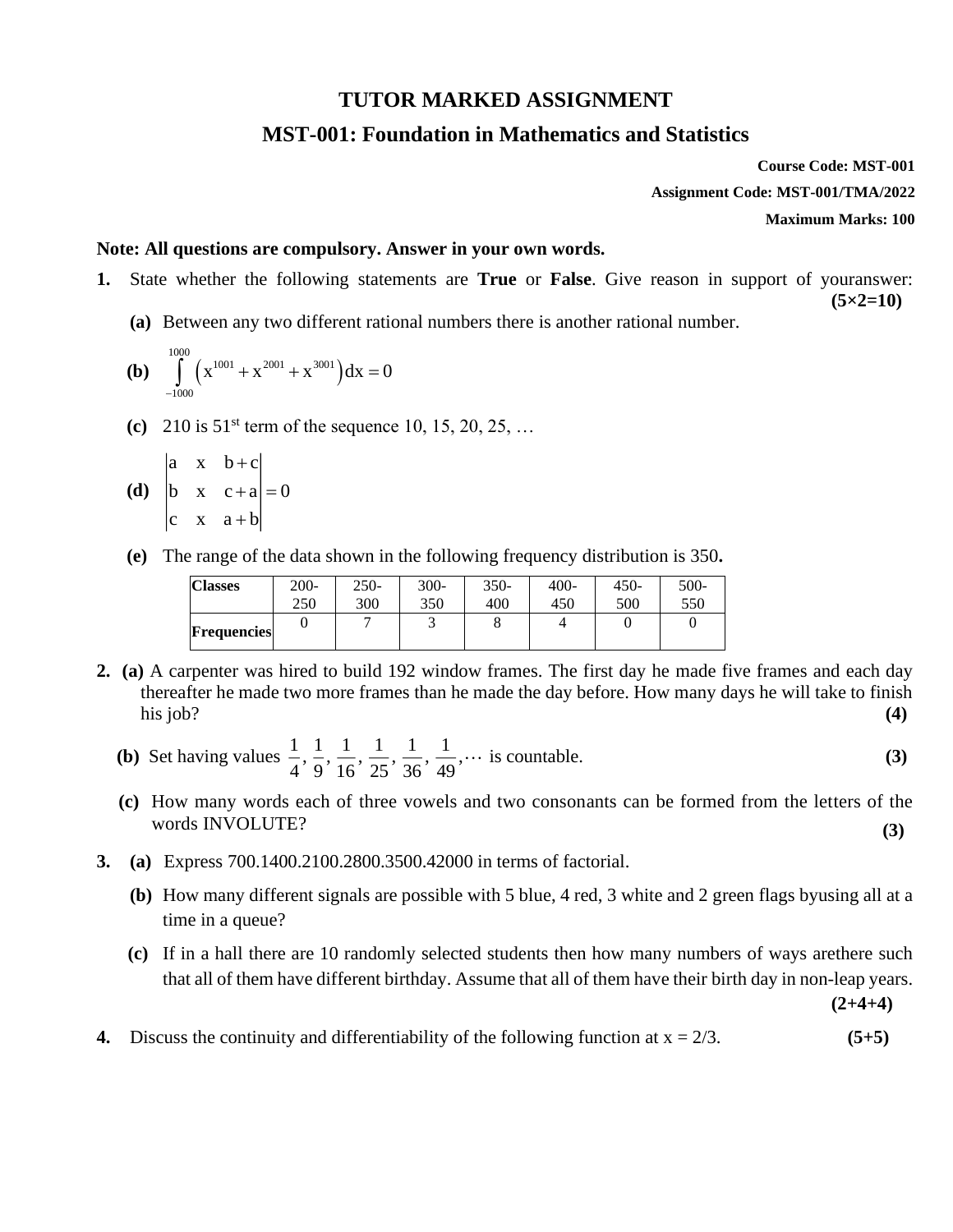$$
f(x) = \begin{cases} \left| x - \frac{2}{3} \right|, & x \neq \frac{2}{3} \\ 0, & x = 2/3 \end{cases}
$$

**5.** Evaluate the following integrals: **(5+5)**

(i) 
$$
\int (10x^9 + 40x^4 + 3)\sqrt{x^{10} + 8x^5 + 3x + 5} dx
$$
  
\n(ii)  $\int \frac{1}{(x-5)(x^2+4)} dx$ 

**6.** Find values of x, y and z given that  $5x + y + z = 36$  $x + y + z = 16$ 

$$
10x + 2y + 2z = 72
$$

You are bound to use the matrix techniques to solve the given equations.

- **7. (a)** Write flow charts of Cramer rule and matrix method. **(10)**
	-
	- **(b)** Write whether the following data are discrete or continuous. Give reason in support of your answer.
		- **i)** Number of children in a family in a colony of 100 families.
		- **ii)** Number of pages in each of the 50 books having some mistake.
		- **iii)** Height of students of IGNOU who enrolled in 2021.
		- **iv)** Waiting time of metro when a person reaches metro station.
		- **v)** Monthly income of the family. **(5×2=10)**
- **8. (a)** Write any 10 principles of data visualisation.
	- **(b)** What is the relation of unit on y-axis with unit on x-axis in histogram. **(10+10)**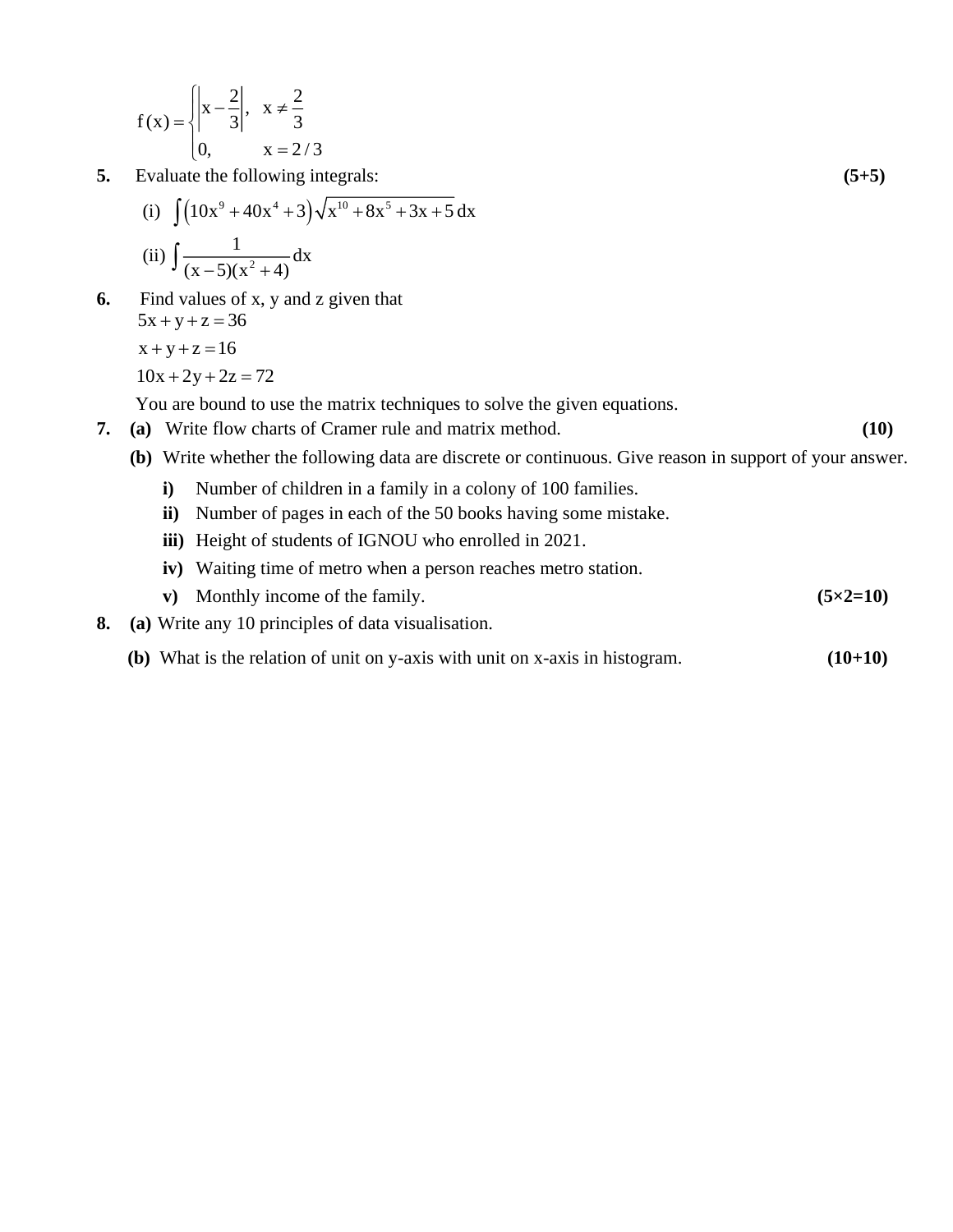# **TUTOR MARKED ASSIGNMENT**

# **MST-002: Descriptive Statistics**

**Course Code: MST-002 Assignment Code: MST-002/TMA/2022 Maximum Marks: 100**

#### **Note: All questions are compulsory. Answer in your own words.**

- **1.** State whether the following statements are true or false and also give the reason in support of your  $\alpha$  answer:  $(5 \times 2 = 10)$ 
	- (a) If  $X_1, X_2, X_3, \ldots, X_n$  and  $Y_1, Y_2, Y_3, \ldots, Y_n$  are the variate values of two variables X and Y, and their geometric means are G<sub>1</sub>and G<sub>2</sub>, respectively, then geometric mean of  $(x_i/y_i)$ ;  $i = 1, 2, ...$  n will be  $(G_1/G_2)$ .
	- **(b)** If X and Y are two independent variables and the variables  $U = X + Y$  and  $V = X Y$ , then the  $(U, V) = \frac{\sigma_X^2 - \sigma_Y^2}{2}$  $x^{2} + \sigma_{Y}^{2}$  $r(U, V) = \frac{\sigma_X^2 - \sigma_Y^2}{\sigma_Y^2 + \sigma_Y^2}$
	- **(c)** If each value of X is divided by 2 and of Y is multiplied by 2, then  $b'_{YX}$  will be same as b.
	- **(d)** The mean and standard deviation of a set of values are 25 and 5, respectively. If a constant value 5 is added to each value, the coefficient of variation of the new set of values is equal to 10%.
	- **(e)** If  $(A) = 90$ ,  $(AB) = 40$ ,  $N = 150$  and  $(\beta) = 80$  then  $(\alpha\beta) = 30$ .
- 2. (a) The numbers 3.2, 5.8, 7.9 and 4.5 have frequencies Y,  $(Y + 2)$ ,  $(Y 3)$  and  $(Y + 6)$ , respectively. If the arithmetic mean is 4.876, find the value of Y and write the whole series.

**(6)**

| Age Group | No. of Workers |
|-----------|----------------|
| $20 - 25$ | 50             |
| $25 - 30$ | 70             |
| $30 - 35$ | 100            |
| $35 - 40$ | 180            |
| $40 - 45$ | 150            |
| $45 - 50$ | 120            |
| $50 - 55$ | 70             |
| $55 - 60$ | 60             |
|           |                |

(**b)** The following is the distribution of age (in years) of 800 workers:

Find (i) Median, (ii) Quartile Deviation, and (iii) Coefficient of Quartile Deviation. **(10)**

- **3.** (**a)** The value of Spearman's rank correlation coefficient of a set of non-repeating values was found to be 2/3. The sum of the squares of difference between the corresponding ranks was 55. Find the number of pairs. **(6)**
	- **(b)** Calculate Karl Pearson's coefficient of correlation between X and Y for the following data: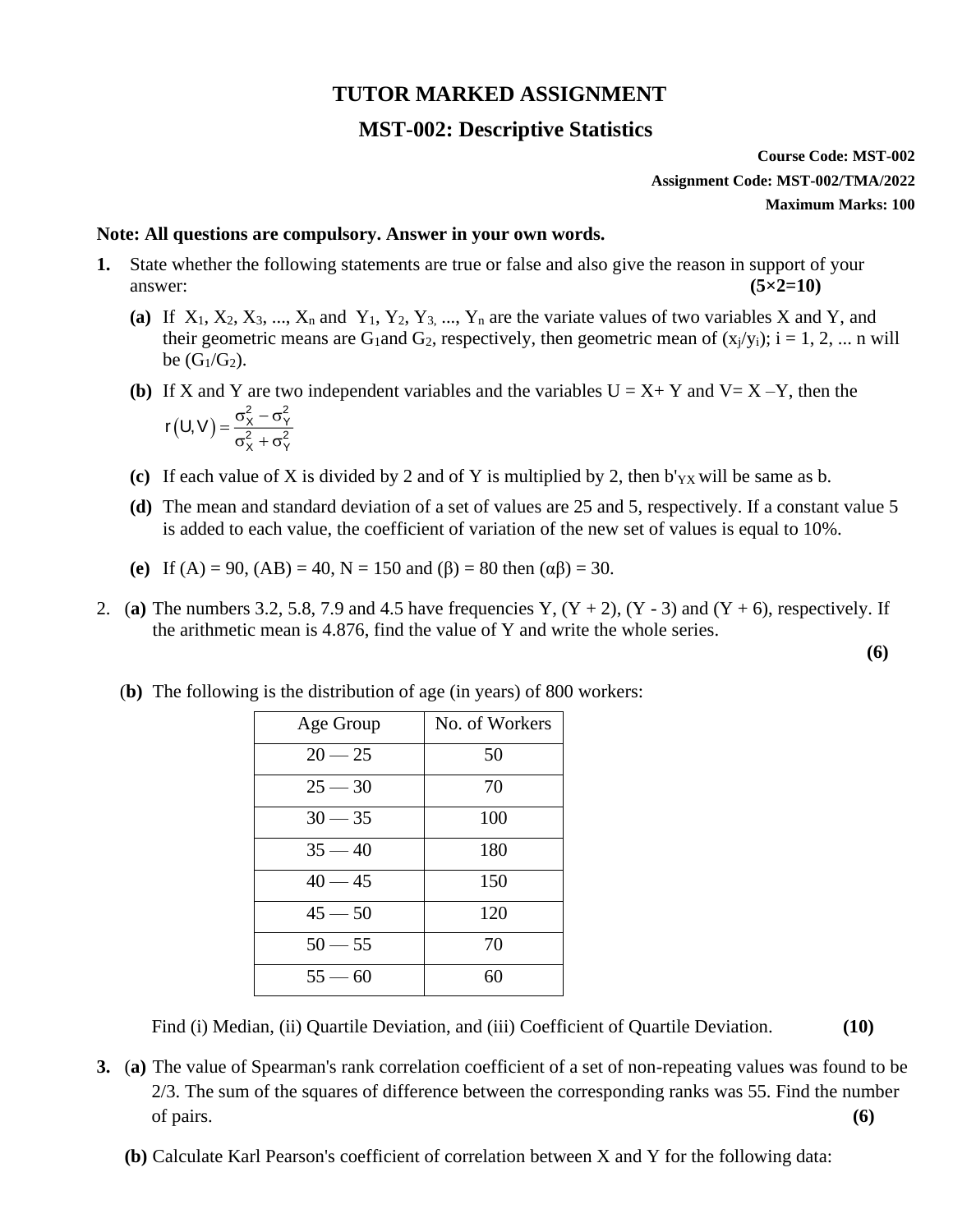$$
N = 12, \ \sum X = 120, \ \sum Y = 130, \ \sum (X - 8)^2 = 150, \ \sum (Y - 10)^2 = 200 \ \text{and} \ \sum (X - 8)(Y - 10) = 50 \,.
$$
\n(8)

| <b>Statistical Measures</b> | Advertisement Expenditure (X)<br>(Rs. Lakhs) |     |
|-----------------------------|----------------------------------------------|-----|
| Mean                        | 20                                           | 100 |
| <b>Standard Deviation</b>   | 03                                           |     |

**4. (a)** The following table shows the information as:

 $r(X, Y) = 0.8$ . Then find

- (i) the expected advertising expenditure of the company if sale is Rs. 125 lakhs, and
- (ii) the expected sales of the company if the advertising expenditure is Rs 32 lakhs. **(8)**
- **(b)** Given the following data:

$$
r_{12} = 0'
$$
 8,  $r_{13} = 0.6$  and  $r_{23} = 0.4$  then find (i)  $r_{12.3}$  (ii)  $r_{13.2}$  (iii)  $r_{23.1}$  (iv)  $R_{1.23}$  (4)

- **5. (a) A**n investigation of 23713 households was made in an urban and rural mixed locality. Of these 1618 were farmers, 2015 well to do and 770 families were having at least one graduate. Of these graduate families 335 were those of farmers and 428 were well to do; also 587 well to do families were those of farmers and out of them only 156 were having at least one graduate. Obtain all the ultimate class frequencies. **(6)**
	- (**b)** Can vaccination be regarded as a preventive measure for smallpox from the given data:
		- (i) Of 1482 persons in a locality exposed to smallpox, 368 in all were attacked, and
		- (ii) Of 1482 persons, 343 had been vaccinated and of these only 35 were attacked. **(6)**
- **6. (a)** In a statistical study relating to the prices (in T) of two shares, X and Y, the following two regression lines were found as  $8X - 10Y + 70 = 0$  and  $20X - 9Y - 65 = 0$ . The standard deviation of  $X = 3$ , then find (i) the values of X and Y, (ii)  $r(X, Y)$ , and (iii) standard deviation of Y. **(12)**
	- ( **b)** Suppose X and Y are the two variables having the correlation coefficient 0.85. The following are the values they have:

| X  | Y  |
|----|----|
| 10 | 40 |
| 30 | 30 |
| 50 | 70 |
| 60 | 80 |

If two new variables X' and Y' are obtained by adding 50 to each value of X and 100 to each value of Y, respectively, calculate the correlation coefficient between X' and Y' using the above data. Also compare the results. **(8)**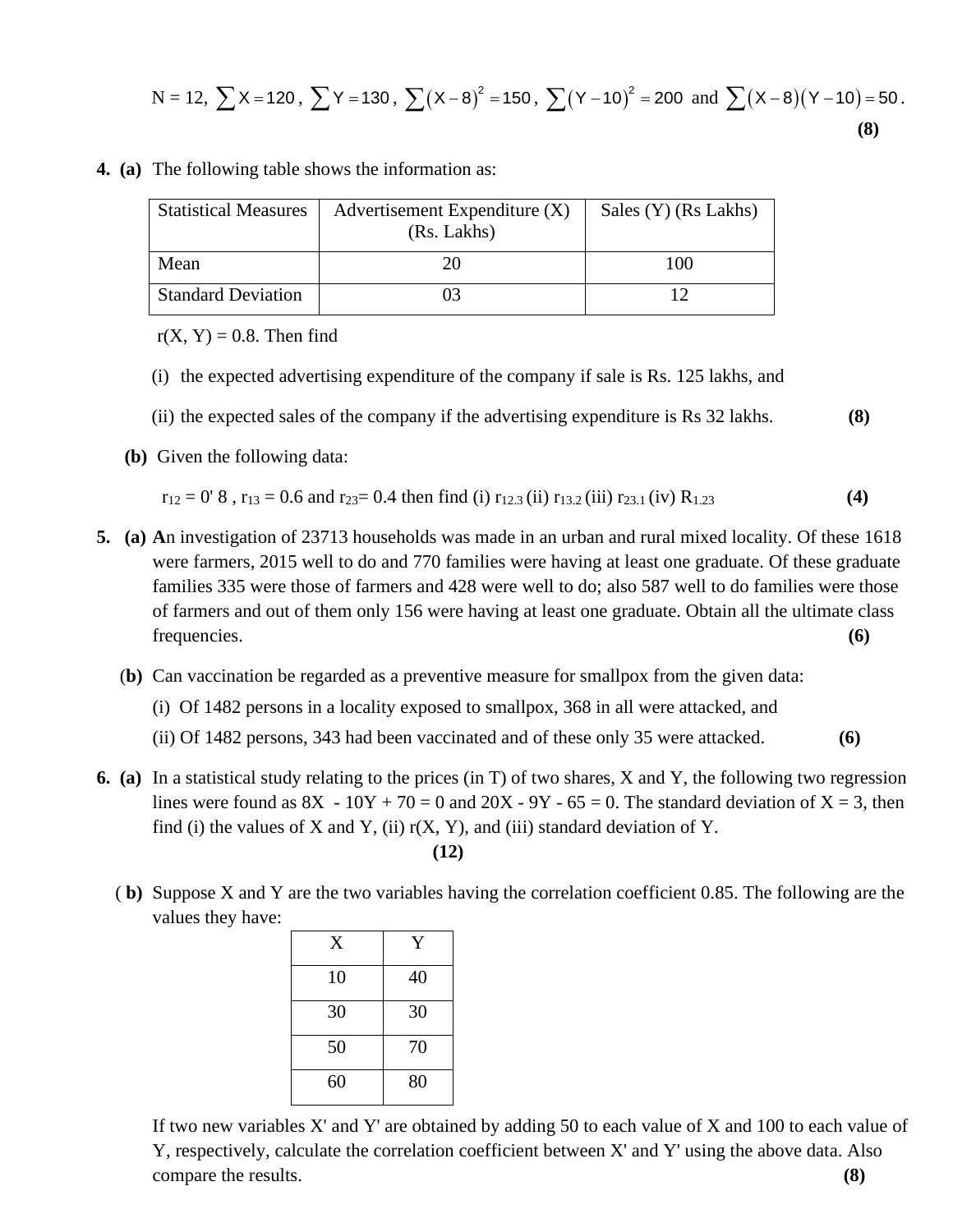**7. (a)** 50% of items have characteristics A and B both, 35% have A, but not B, 25% have B but not A. Show that there must be some misprints in this report. **(6)**

| No. of Accidents $(x)$ | <b>Frequencies (f)</b> |
|------------------------|------------------------|
|                        | 46                     |
| 1                      | ?                      |
| $\overline{2}$         | ?                      |
| 3                      | 25                     |
|                        | 10                     |
| 5                      | $\overline{5}$         |
| Total                  | 200                    |

 **(b)** In the given data, two frequencies are missing and its mean is found to be 1.46.

Find the missing frequencies. **(10)** (10)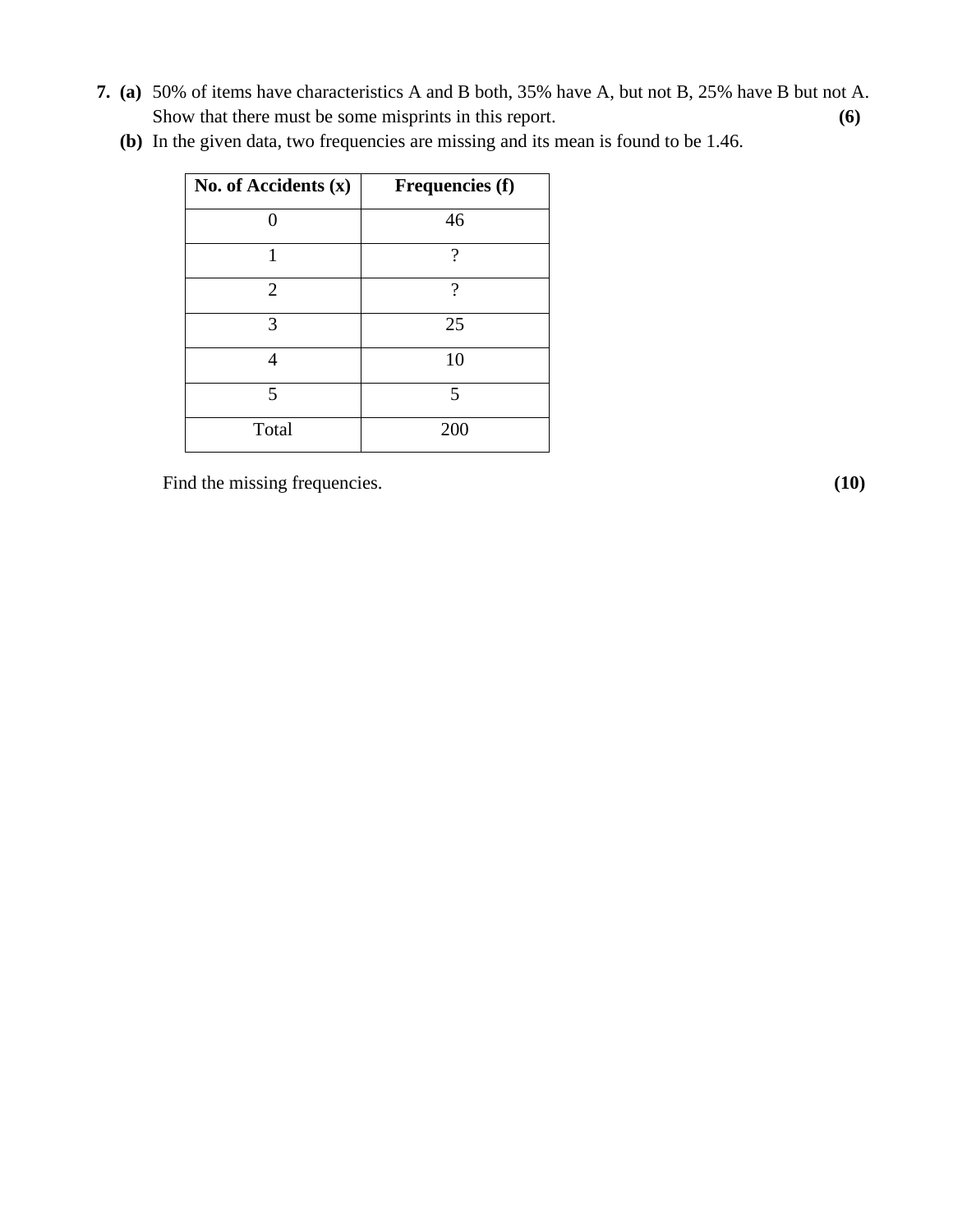# **TUTOR MARKED ASSIGNMENT**

# **MST-003: Probability Theory**

# **Course Code: MST-003 Assignment Code: MST-003/TMA/2022 Maximum Marks: 100**

#### **Note: All questions are compulsory. Answer in your own words.**

- **1.** State whether the following statements are **True** or **False** and also give the reason in support of your  $\alpha$  answer. **(5×2=10)** 
	- **(a)** Sample space of a (i) random experiment tossing two coins simultaneously and (ii) One coin two times is the same.
	- **(b)** Standard deviation of a random variable X may take any real value, i.e. its value lies in the interval  $(-\infty, \infty)$ .
	- (c) If events  $E_1, E_2, E_3, E_4, \dots, E_n$  are mutually exclusive and exhaustive then  $P(E_1 \cup E_2 \cup E_3 \cup \cdots \cup E_n)$  will be greater than 1/2 but less than 1.
	- **(d)** If S is sample space of a random experiment and E is an event defined on this sample space then  $P(S|E) = 1$ .
	- (e) If X is a random variable having range set  $\{0, 1, 2, 3\}$  then the set  $\{x \in S : X(x) = 0\}$  is an event having at least one outcome of the random experiment.
- **2.** There are 4 black, 3 blue and 8 red balls in an urn. Three balls are selected one by one without replacement. What is the probability that:
	- (i) First ball drawn is black, second one is red and third one is blue
	- (ii) All the three balls are of the same colour

#### **(5+5)**

- **3.** A random 5-card poker hand is dealt from a standard deck of cards. Find the probability (in terms of binomial coefficients) of getting a flush (all 5 cards being of the same suit: do not count a royal flush, which is a flush with an ace, king, queen, jack and 10). **(10)**
- **4.** Show that  $1^{\lambda^{x+1}}$  $f(x) = \left(\frac{1}{2}\right)$ ,  $x = 0, 1, 2, 3, 4, 5,$  $=\left(\frac{1}{2}\right)^{x+1}$ , x = 0, 1, 2, 3, 4, 5,  $\cdots$  is a valid PMF for a discrete random variable. Also find out its CDF. **(10)**

- **5.** A group of 100 people are comparing their birthdays (as usual, assume their birthdays are independent and not on February 29, etc.). Find the expected number of pairs of people with the same birthday, and the expected number of days in the year on which at least two of these people were born. **(10)**
- **6.** Random variable X follows Beta distribution with parameters  $a = 3$ ,  $b = 2$  and has pdf

$$
f(x) = \begin{cases} 12x^2(1-x), & 0 < x < 1 \\ 0, & \text{otherwise} \end{cases}
$$

Find (i) CDF of X (ii)  $P[0 < X < 1/2]$  (iii) mean and variance of X without using direct formula for mean and variance. **(10)**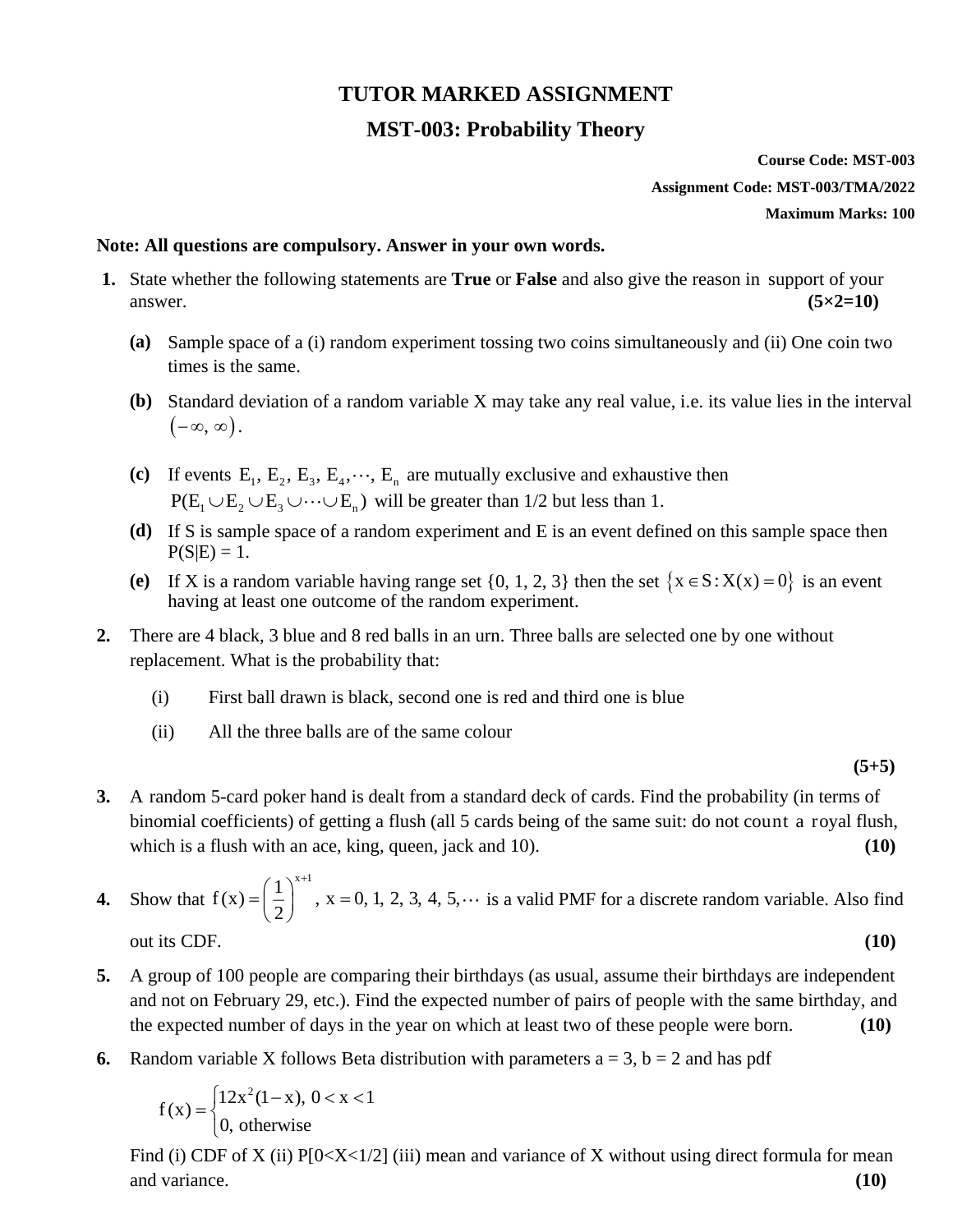**7.** Consider the joint PDF for the type of customer service  $X(0)$  = telephonic hotline,  $1 =$  Email) and of satisfaction score Y (1 = unsatisfied, 2 = satisfied, 3 = very satisfied):

| $\overline{ }$ |      |     |  |  |
|----------------|------|-----|--|--|
|                |      |     |  |  |
|                | 1/2  | 1/4 |  |  |
| 1/6            | 1/12 |     |  |  |

**(a)** Determine and interpret the marginal distributions of both X and Y.

**(b)** Calculate the 75 % quantile for the marginal distribution of Y.

(c) Determine and interpret the conditional distribution of satisfaction level for  $X = 1$ .

**(d)** Are the two variables independent?

**(e)** Calculate and interpret the covariance of X and Y. **(20)**

**8.** State Monty Hall problem and solve it. **(20)**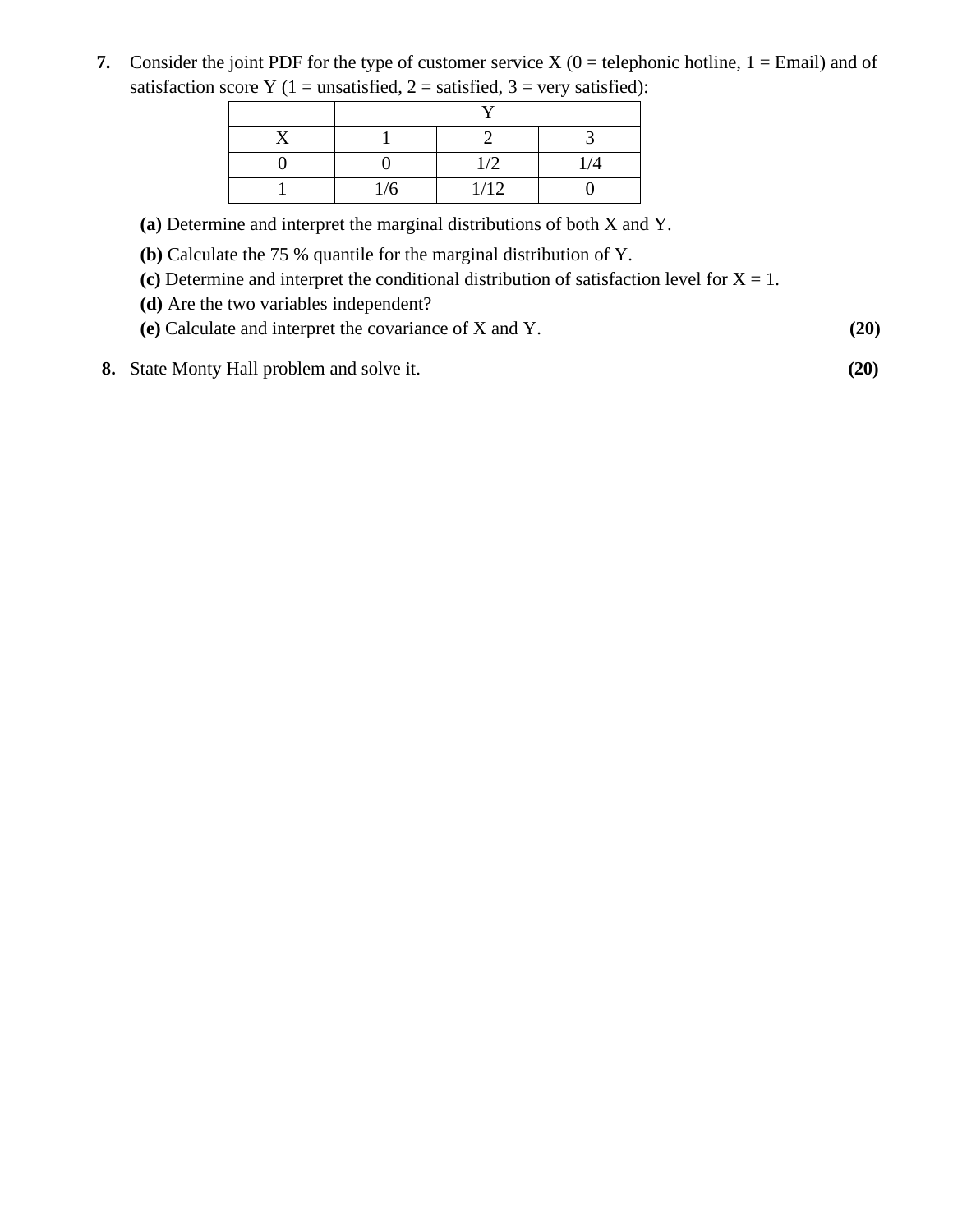# **TUTOR MARKED ASSIGNMENT**

# **MST-004: Statistical Inference**

**Course Code: MST-004 Assignment Code: MST-004/TMA/2022 Maximum Marks: 100**

#### **Note: All questions are compulsory. Answer in your own words.**

- **1.** State whether the following statements are **True** or **False**. Give reason in support of your  $\alpha$  answer:  $(5 \times 2 = 10)$ 
	- (a) If the probability of non rejection of  $H_0$  when  $H_1$  is true is 0.4 then power of the test will be 0.6.
	- **(b)** If T<sub>1</sub> and T<sub>2</sub> are two estimators of the parameter  $\theta$  such that  $Var(T_1) = 1/n$  and  $Var(T_2) = n$  then  $T_1$  is more efficient than  $T_2$ .
	- **(c)** A 95% confidence interval is smaller than 99% confidence interval.
	- **(d)** If the level of significance is the same, the area of the rejection region in a two-tailed test is less than that in a one-tailed test.
	- **(e)** Non parametric tests are more powerful than the parametric tests.
- **2.** If a finite population has four elements: 6, 1, 3, 2.
	- (a) How many different samples of size  $n = 2$  can be selected from this population if you sample without replacement?
	- **(b)** List all possible samples of size  $n = 2$ .
	- **(c)** Compute the sample mean for each of the samples given in part *b*.
	- (d) Find the sampling distribution of  $\bar{x}$  and draw the histogram.
	- **(e)** Compute standard error.
	- **(f)** If all four population values are equally likely, calculate the value of the population mean  $\mu$ . Do any of the samples listed in part (b) produce a value of  $\bar{x}$  exactly equal to μ ?

**(13)**

**3.** A study was conducted to compare the mean numbers of police emergency calls per 8-hour shift in two districts of a large city. Samples of 100 8-hour shifts were randomly selected from the police records for each of the two regions and the number of emergency calls was recorded for each shift. The sample statistics are listed here:

|                 | <b>Region</b> |      |  |
|-----------------|---------------|------|--|
|                 |               | 2    |  |
| Sample size     | 100           | 100  |  |
| Sample mean     | 2.4           | 3.1  |  |
| Sample variance | 1.44          | 2.64 |  |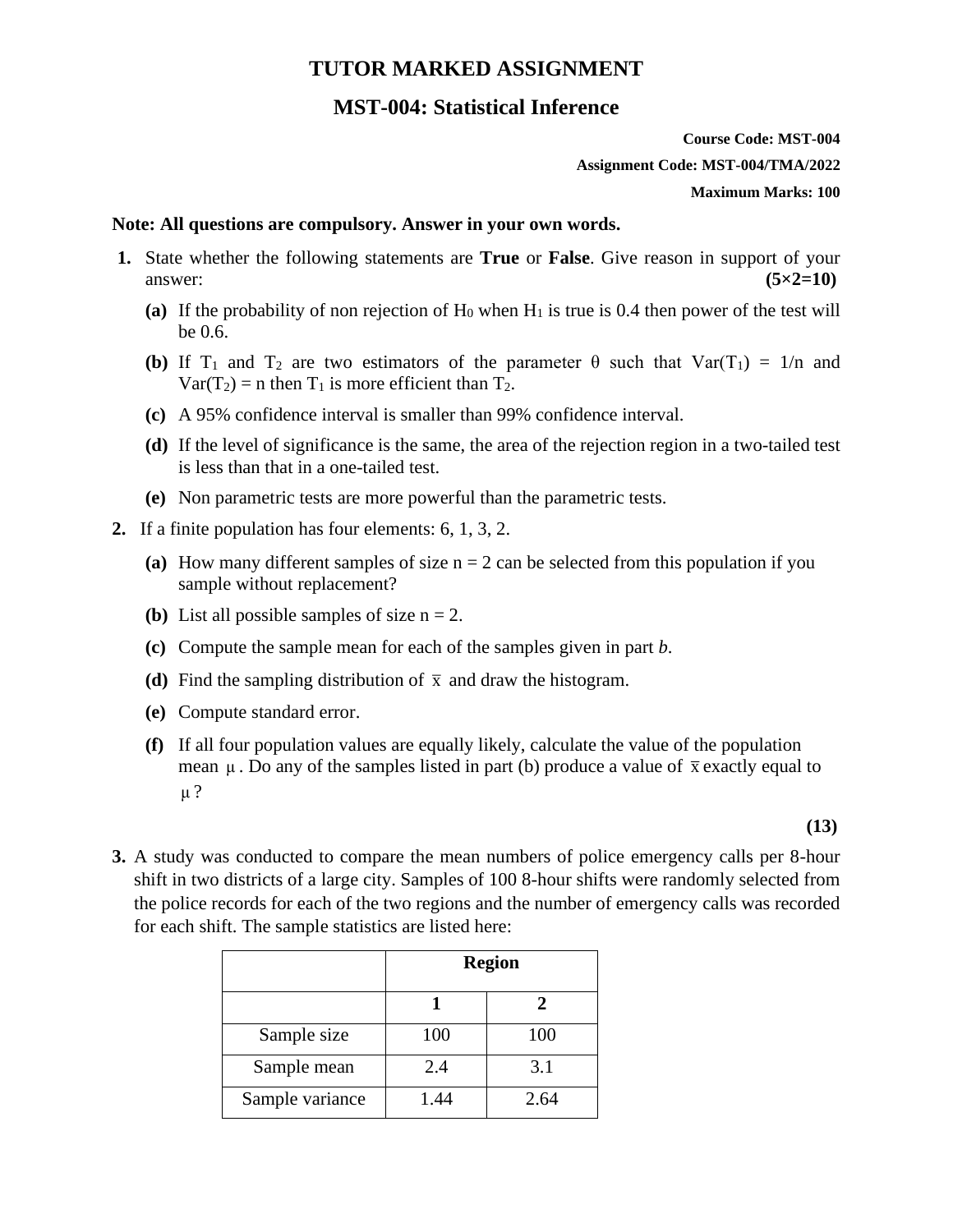Find a 90% confidence interval for the difference in the mean numbers of police emergency calls per shift between the two districts of the city. Interpret the interval. **(7)**

**4.** A bond proposal for school construction will be submitted to the voters at the next municipal election. A major portion of the money derived form this bond issue will be used to build schools in a rapidly developing selection of the city, and the remainder will be used to renovate and update school buildings in the rest of the city. To assess the viability of the bond proposal, a random sample of  $n_1 = 50$  residents in the developing section and  $n_2 = 100$  residents from the other parts of the city were asked whether they plan to vote for the proposal. The results are tabulated below

|                          | <b>Developing Section</b> | <b>Rest of the City</b> |
|--------------------------|---------------------------|-------------------------|
| Sample size              |                           | 100                     |
| Number favoring proposal |                           |                         |

#### **Sample Values for Opinion on Bond Proposal**

- **(a)** Estimate the difference in the true proportions favoring the bond proposal with a 99% confidence interval.
- **(b)** If both samples were pooled into one sample of size  $n = 150$ , with 103 in favor of the proposal, provide a point estimate of the proportion of city residents who will vote for the bond proposal.

 **(10)** 

**5.** The following data relate to the number of items produced per shift by two workers for a number of days:

| Worker $\sim$ | $\Omega$<br>. . | oσ<br>--<br>__ | ⌒<br>- 1 | ∸ | ∽        | 10 | ററ<br>ZU | . . | ت |     |
|---------------|-----------------|----------------|----------|---|----------|----|----------|-----|---|-----|
| Worker L      | Zb              | $\sim$<br>້    | 40       | ັ | οc<br>υc | 40 | ∠∪       | ು   | ັ | . . |

Can it be inferred that Worker A is more stable worker compared to B by testing the variation in the item produced by them at 5% level of significance.

**(10)**

**6.** If magnitude of earthquakes recorded in a region of a country follows a distribution with parameter  $\mu$  whose pdf is given below:

$$
f(x) = \frac{1}{\sqrt{2\pi}} e^{-\frac{1}{2}(x-\mu)^2}, -\infty < x, \mu < \infty
$$

then show that the estimators of the parameter  $\mu$  using maximum likelihood and method of moments are same. **(15) (15)** 

**7.** A company plans to promote a new product by using one of three advertising campaigns. To investigate the extent of product recognition from these three campaigns, 15 market areas were selected and five were randomly assigned to each advertising plan. At the end of the ad campaigns, random samples of 400 adults were selected in each area and the proportions who were familiar with new product were recorded. The responses were not approximately normal. Is there a significant difference among the three population distributions from which these samples came? Use an appropriate nonparametric method to answer this question at 5% level of significance.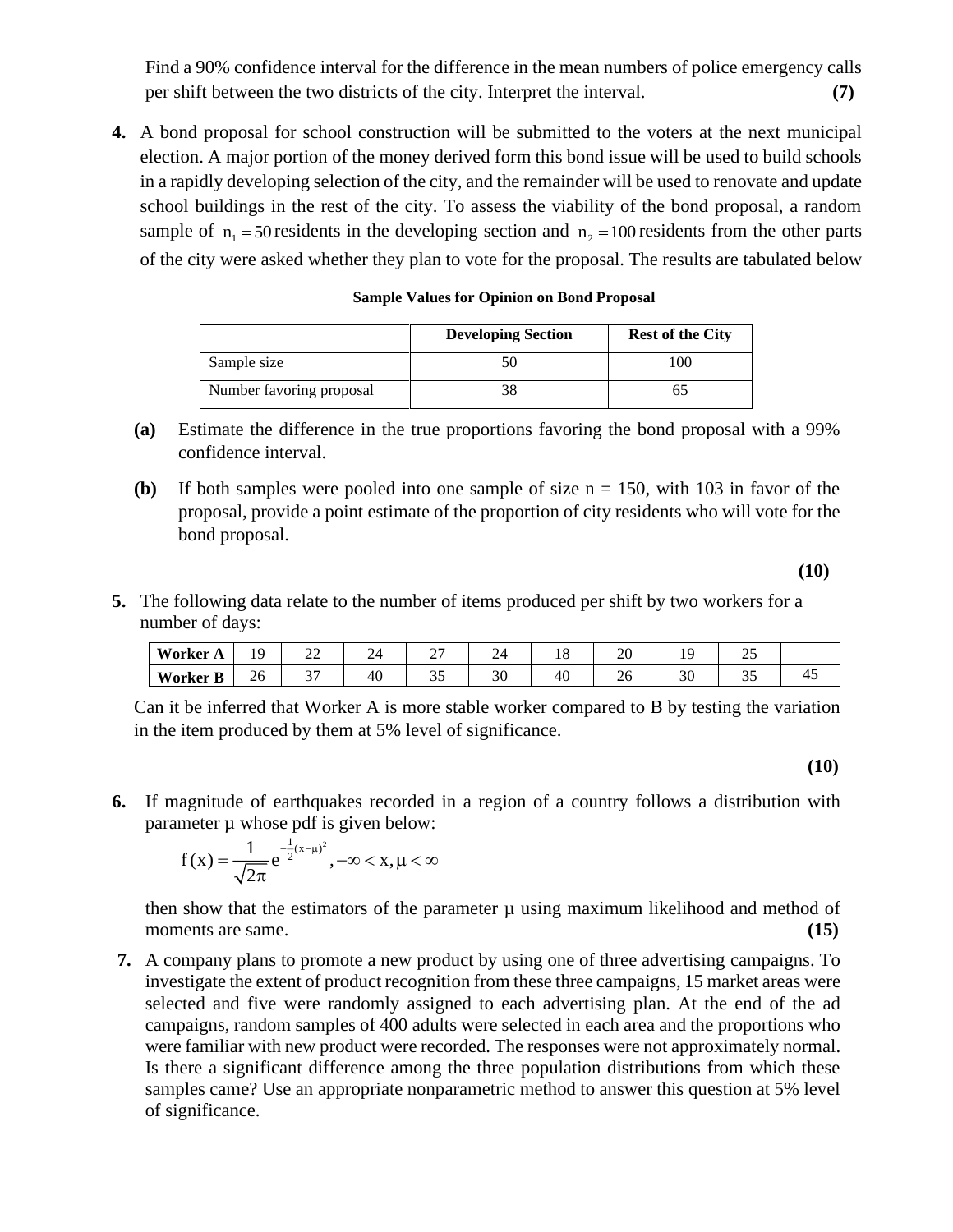| Campaign                             |                                      |                                      |  |  |  |  |  |
|--------------------------------------|--------------------------------------|--------------------------------------|--|--|--|--|--|
| 1                                    | 2                                    | 3                                    |  |  |  |  |  |
| 0.33<br>0.29<br>0.21<br>0.32<br>0.25 | 0.28<br>0.41<br>0.34<br>0.39<br>0.27 | 0.21<br>0.30<br>0.26<br>0.33<br>0.31 |  |  |  |  |  |

**(15)**

**8.** A psychology class performed an experiment to determine whether a recall score in which instructions to form images of 25 words were given differs from an initial recall score for which no imagery instructions were given. Twenty students participated in the experiment with the results listed in the table:

| <b>Student</b> | With<br><b>Imagery</b> | Without<br><b>Imagery</b> | <b>Student</b> | <b>With Imagery</b> | Without<br><b>Imagery</b> |
|----------------|------------------------|---------------------------|----------------|---------------------|---------------------------|
| $\mathbf{1}$   | 20                     | 5                         | 11             | 17                  | 8                         |
| $\overline{2}$ | 24                     | 9                         | 12             | 20                  | 16                        |
| 3              | 20                     | 5                         | 13             | 20                  | 10                        |
| $\overline{4}$ | 18                     | 9                         | 14             | 16                  | 12                        |
| 5              | 22                     | 6                         | 15             | 24                  | $\overline{7}$            |
| 6              | 19                     | 11                        | 16             | 22                  | 9                         |
| $\overline{7}$ | 20                     | 8                         | 17             | 25                  | 21                        |
| 8              | 19                     | 11                        | 18             | 21                  | 14                        |
| 9              | 17                     | $\overline{7}$            | 19             | 19                  | 12                        |
| 10             | 21                     | 9                         | 20             | 23                  | 13                        |

**(a)** What two testing procedures can be used to test for differences in the distribution of recall scores with and without imagery? What assumptions are required for the parametric procedure? Do these data satisfy these assumptions?

**(b)** Use both the parametric and non-parametric tests for differences in the distributions of recall scores under these two conditions.

**(c)** Compare the results of the tests in part b. Are the conclusions for same? If not, why not?  **(20)**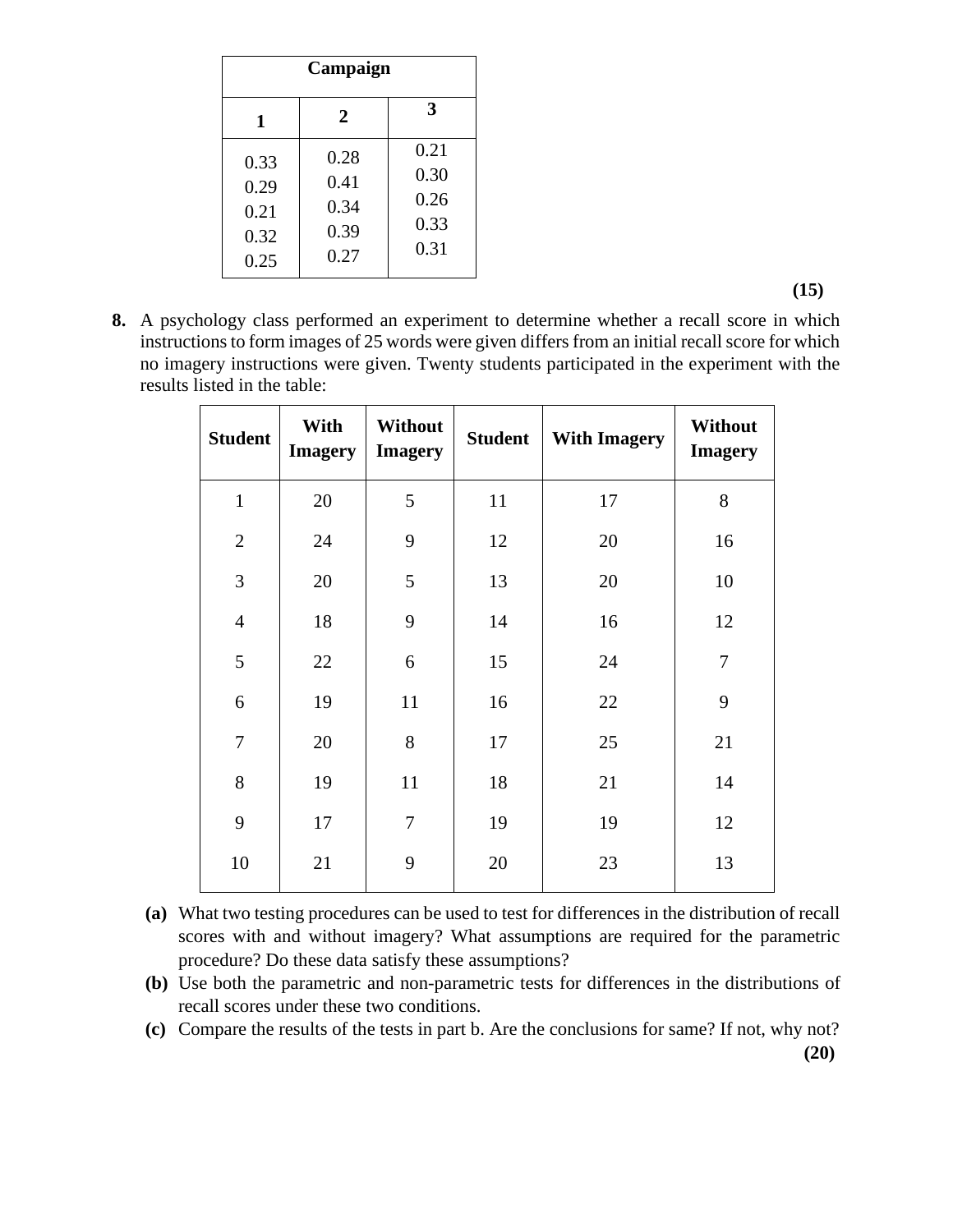# **TUTOR MARKED ASSIGNMENT**

# **MST-005: Statistical Techniques**

## **Course Code: MST-005 Assignment Code: MST-005/TMA/2022 Maximum Marks: 100**

#### **Note: All questions are compulsory. Answer in your own words.**

- **1.** State whether the following statements are true or false and also give the reason in support of your answer:  $(2 \times 5=10)$ 
	- **(a)** The total number of all possible samples of size 2 without replacement from a population of size 7 is 21.
	- **(b)** Consecutive 3 random numbers starting from 8937 by 'middle square method' are 8937, 8699, 6726.
	- **(c)** RBD is suitable in situations where it is not possible to divide the experimental material into a number of homogeneous blocks.
	- **(d)** As we increase the sample size, representativeness of the population by the sample decreases.
	- **(e)** In a big hall, there are 50 rows and each row has 60 students. A research scholar selects 10 rows randomly and then randomly selects 15 students from each selected row. It is an example of cluster sampling procedure.
- **2.** (a) Draw all possible samples of size 2 from the population [2, 3, 4] and verify that  $E(\bar{x}) = \bar{X}$ . Also find variance of  $\bar{x}$ . **(10)**
	- **(b)** A sample of 60 students is to be drawn from a population consisting of 600 students belonging to two villages, A and B. The means and standard deviations of their marks are give below:

| <b>Villages</b> | Stratum sizes $(N_i)$ | Means $(x_i)$ | <b>Standard deviations</b> |
|-----------------|-----------------------|---------------|----------------------------|
| Village A       | 400                   | 60            | 20                         |
| Village B       | 200                   | 120           | 80                         |

What are the sample sizes for the two villages using proportional allocation technique? **(6)**

**3.** To determine the yield rate of wheat in a district of Punjab, 6 groups of 6 plots each were constructed. The data are given in the following table:

| Plot No. | Group 1 | Group 2 | Group 3 | Group 4 | Group 5         | Group 6 |
|----------|---------|---------|---------|---------|-----------------|---------|
|          |         |         | 18      | 13      | $\overline{17}$ | 12      |
| 2        | 13      |         | 8       |         | 15              | 15      |
| 3        | 11      | 16      | 6       | 13      | 10              |         |
| 4        | 26      |         | 10      | 6       | 21              | 17      |
|          | 13      | 16      | 16      |         | 20              | 8       |
| 6        | 31      |         | 20      |         | 25              | 10      |

Select a cluster sample of 3 clusters from the above data and find its sample mean. Further, explain the procedure of two-stage sampling if we want to draw a sample of 6 plots. Which are the 6 plots in your sample? **(7)**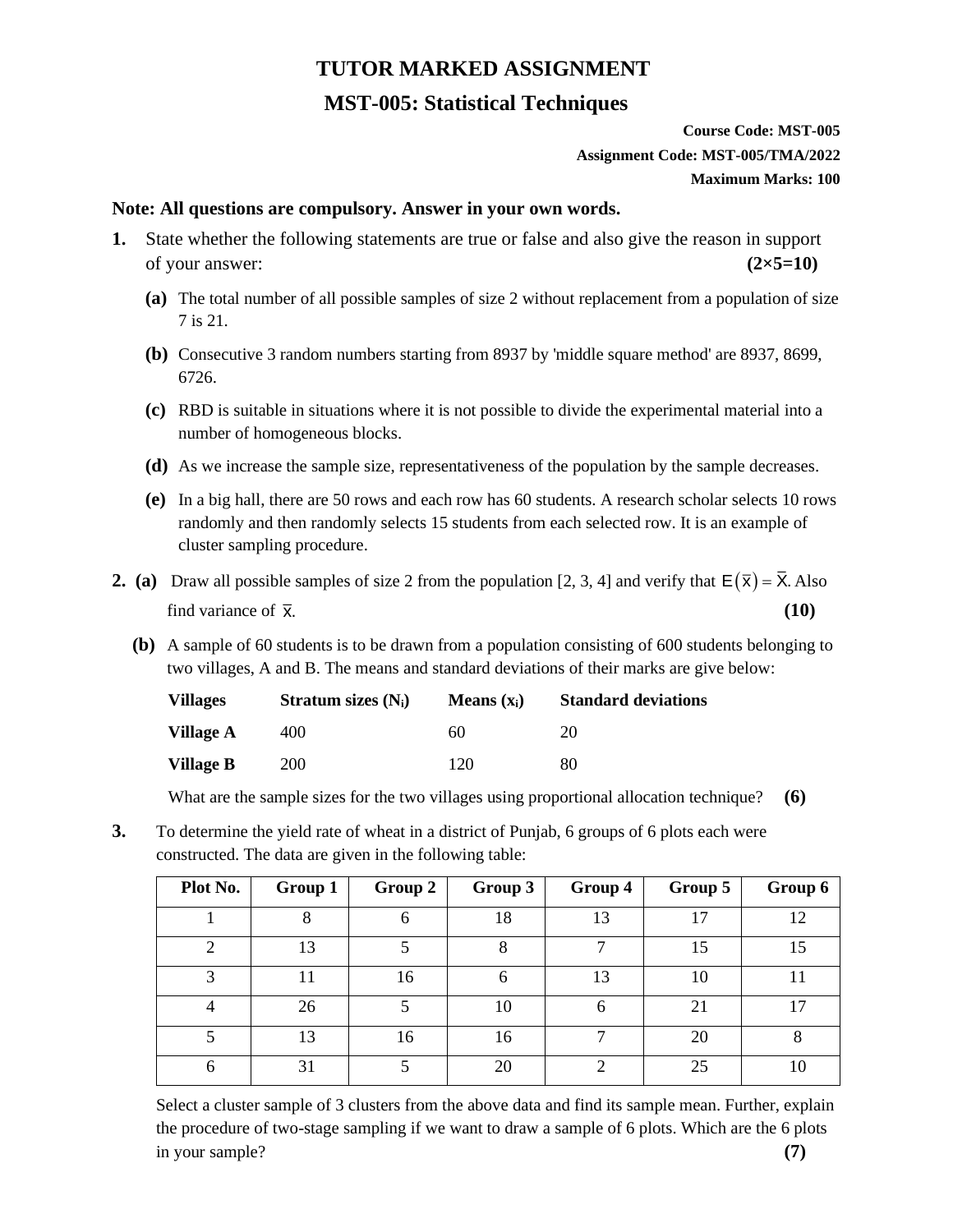**4.** The following data relate to production in kg of three varieties P, Q, R of wheat:

| P:                | 14 16 18       |  |  |  |  |  |
|-------------------|----------------|--|--|--|--|--|
| $ Q:$ 14 13 15 22 |                |  |  |  |  |  |
| $\mathbb{R}$ :    | 18 16 19 15 20 |  |  |  |  |  |

Is there any significant difference among the three varieties at 5% level of significance? **(7)**

**5.** A researcher wants to test four diets A, B, C, D on growth rate in mice. These animals are divided into 3 groups according to their weights. Heaviest 4, next 4 and lightest 4 are put in Block I, Block II, and Block III, respectively. Within each block, one of the diets is given at random to the animals. After 15 days, increase in weight is noted, which is given in the following table:

| <b>Blocks</b> | <b>Treatments/Diets</b> |  |  |  |  |  |  |  |
|---------------|-------------------------|--|--|--|--|--|--|--|
|               |                         |  |  |  |  |  |  |  |
|               |                         |  |  |  |  |  |  |  |
|               |                         |  |  |  |  |  |  |  |
|               |                         |  |  |  |  |  |  |  |

Perform a two-way ANOVA to test whether the data indicates any significant difference between' the four diets due to different blocks. **(10)**

**6.** In the following data, two values are missing. Estimate these values by Yates method and analyse the data by suitable technique.

| <b>Treatments</b> | <b>Blocks</b> |  |  |  |  |  |  |
|-------------------|---------------|--|--|--|--|--|--|
|                   |               |  |  |  |  |  |  |
|                   |               |  |  |  |  |  |  |
|                   |               |  |  |  |  |  |  |
|                   |               |  |  |  |  |  |  |

- **(12)**
- **7.** Identify the design given in the following table and then carry out the analysis:

| Column       | <b>Row</b>      |                 |                 |                 |  |  |  |
|--------------|-----------------|-----------------|-----------------|-----------------|--|--|--|
|              |                 | $\mathbf H$     | III             | IV              |  |  |  |
|              | A8              | C <sub>18</sub> | <b>B</b> 11     | D <sub>8</sub>  |  |  |  |
| $\mathbf{I}$ | C <sub>16</sub> | <b>B</b> 10     | D <sub>7</sub>  | Α4              |  |  |  |
| III          | <b>B</b> 12     | D 10            | A <sub>6</sub>  | C <sub>20</sub> |  |  |  |
| IV           | D 10            | A 9             | C <sub>28</sub> | <b>B</b> 16     |  |  |  |
|              |                 |                 |                 | (14)            |  |  |  |

**8. (a)** The distribution function of Pareto distribution is given by  $f(x) = 1 - \left(\frac{k}{x}\right)^a$ ,  $= 1 - \left(\frac{k}{x}\right)^a$ ,  $a > 0, 0 < k \leq x$ .

Given a  $U \sim U(0, 1)$ , generate a random number from the above distribution, when  $a = 2$  and  $k = 1$ . Suppose  $U = 0.5$ , then find x. **(4)** (4)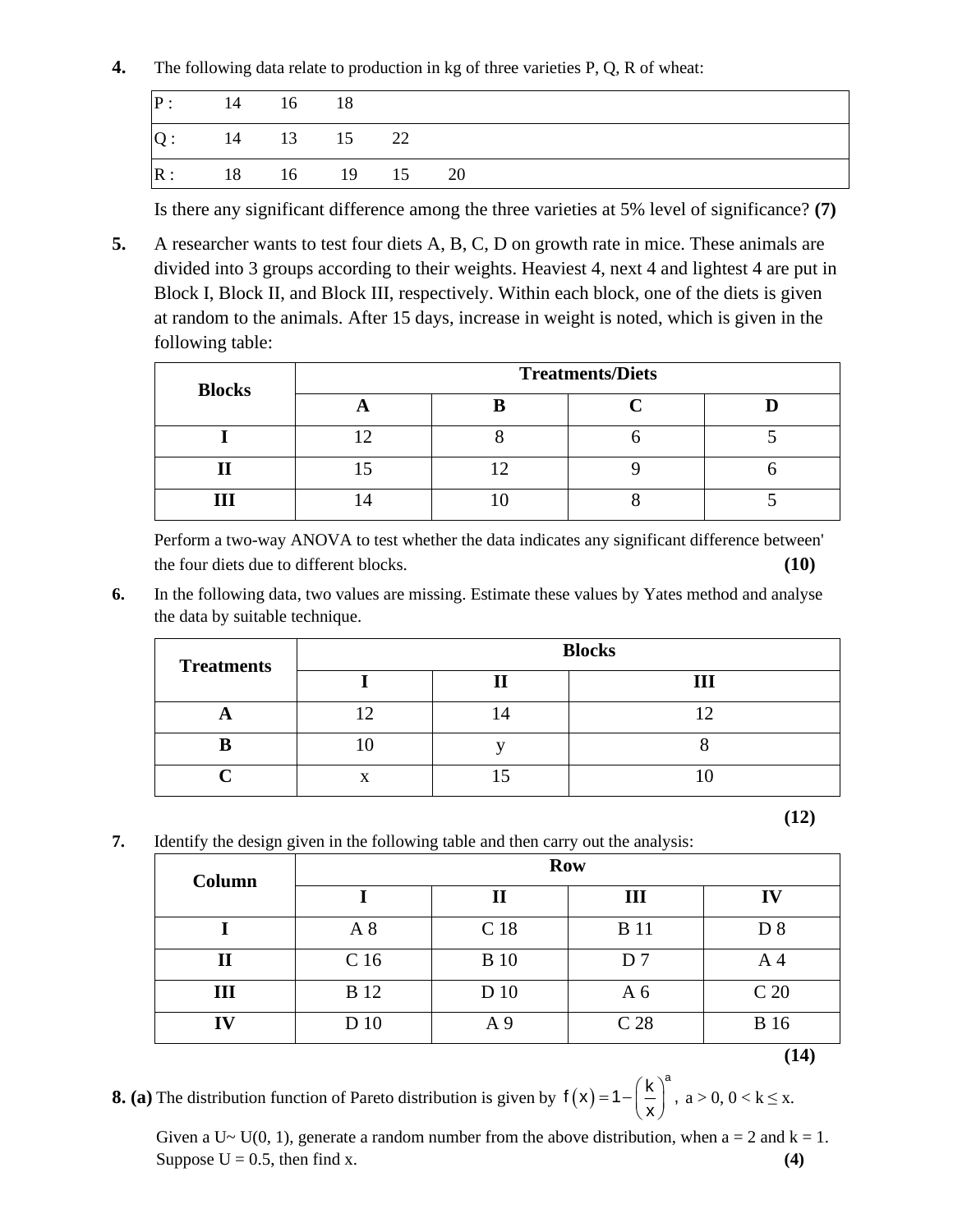- (**b**) Generate a complete cycle for the LCG given below:  $x_i = (5x_{i-1} + 3) \text{mod } 16$ , with  $x_0 = 5$ . A man tosses an unbiased coin ten times. Using the first ten random numbers generated above, obtain a sequence of heads and tails by taking Head (H) as  $u \ge 0$ -5. **(10)**
- **9.** Times between successive crashes of a computer system were generated for a 6-month period and are given in increasing order as follows (time in hours):

| 1 10 20 30 40 52 63 70 80 90 100 102                                                                                                                                  |  |  |  |  |  |
|-----------------------------------------------------------------------------------------------------------------------------------------------------------------------|--|--|--|--|--|
| 130 140 190 210 266 310 530 590 640 1340                                                                                                                              |  |  |  |  |  |
| The parameter $a = 0.00435$ , mean = $1/\alpha = 230$ hrs.                                                                                                            |  |  |  |  |  |
| $\mathbf{r}$ and $\mathbf{r}$ and $\mathbf{r}$ and $\mathbf{r}$ and $\mathbf{r}$ and $\mathbf{r}$ and $\mathbf{r}$ and $\mathbf{r}$ and $\mathbf{r}$ and $\mathbf{r}$ |  |  |  |  |  |

Use the Kolmogorov-Smirnov test to examine the goodness of fit of exponential distribution.

**(10)**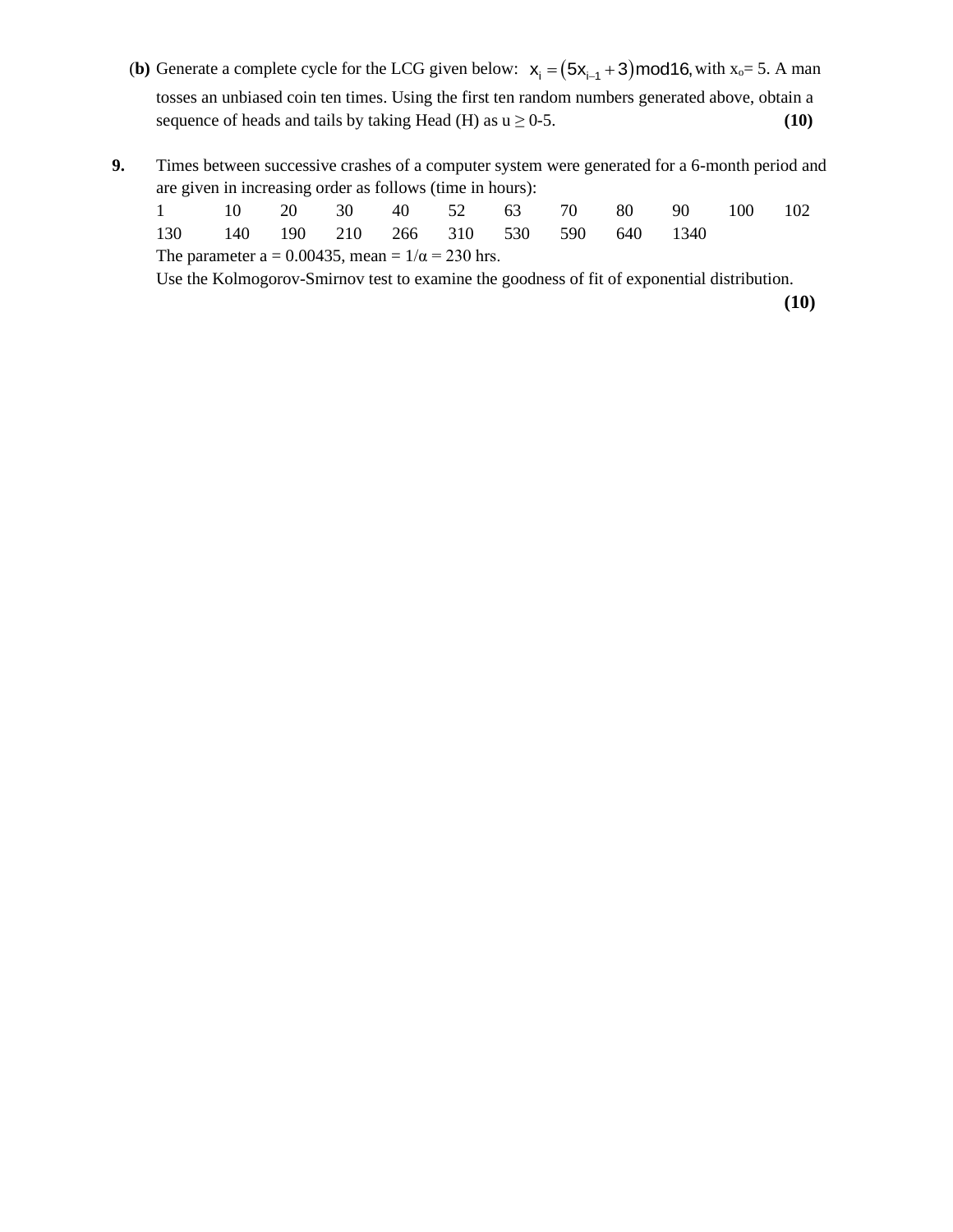# **TUTOR MARKED ASSIGNMENT MSTE-001: Industrial Statistics-I**

## **Course Code: MSTE-001 Assignment Code: MSTE-001/TMA/2022 Maximum Marks: 100**

#### **Note: All questions are compulsory. Answer in your own words.**

- **1.** State whether the following statements are **True** or **False**. Give reason in support of your  $\alpha$  answer:  $(5 \times 2 = 10)$ 
	- **(a)** Statistical quality control (SQC) is a technique of process control only.
	- **(b)** Twenty pieces of different length of cloth contained 2, 4, 1, 3, 5, 4, 2, 7, 3, 5, 2, 2, 4, 5, 6, 4, 2, 1, 2, 4 defects respectively. To check the process is under control with respect to the number of defects, we should use np-chart.
	- **(c)** If the probabilities are not associated with the occurrence of different states of nature, then the situation is known as decision making under risk.
	- **(d)** In single sampling plan, if we increase acceptance number then the OC curve will be steeper.
	- **(e)** A system has four components connected in parallel configuration with reliability 0.2, 0.4, 0.5, 0.8. To improve the reliability of the system most, we have to replace the component which reliability is 0.2.
- **2.** Twenty samples each of size 10 were inspected. The number of defectives detected in each of them is given below: 0, 1, 0, 3, 9, 2, 0, 7, 0, 1, 1, 0, 0, 3, 1, 0, 0, 2, 1, 0 Find the control limits for the number of defectives and establish quality standards for the future. Plot the graph and interpret. **(10)**
- **3.** A manufacturer of men's jeans purchases zippers in lots of 500. The jeans manufacturer uses single-sample acceptance sampling with a sample size of 10 to determine whether to accept the lot. The manufacturer uses  $c = 2$  as the acceptance number. Suppose 3% nonconforming zippers are acceptable to the manufacturer and 8% nonconforming zippers are not acceptable. Let incoming quality be 4%.
	- i) Construct an OC curve.
	- ii) Average outing quality **(**AOQ), if the rejected lots are screened and all defective zippers are replaced by non-defectives.
	- iii) Average total inspection  $(ATI)$ .  $(6+2+2)$

- **4.** An office supply company ordered a lot of 400 printers. When the lot arrives the company inspector will randomly inspect 12 printers. If more than three printers in the sample are nonconforming, the lot will be rejected. If fewer than two printers are non-conforming, the lot will be accepted. Otherwise, a second sample of size 8 will be taken. Suppose the inspector finds two non-conforming printers in the first sample and two in the second sample. Also AQL and LTPD are 0.05 and 0.10 respectively. Let incoming quality be 4%.
	- **i**) What is the probability of accepting the lot at the first sample?
	- **ii**) What is the probability of accepting the lot at the second sample?
	- **iii)** Find AQL and ATI **(15)**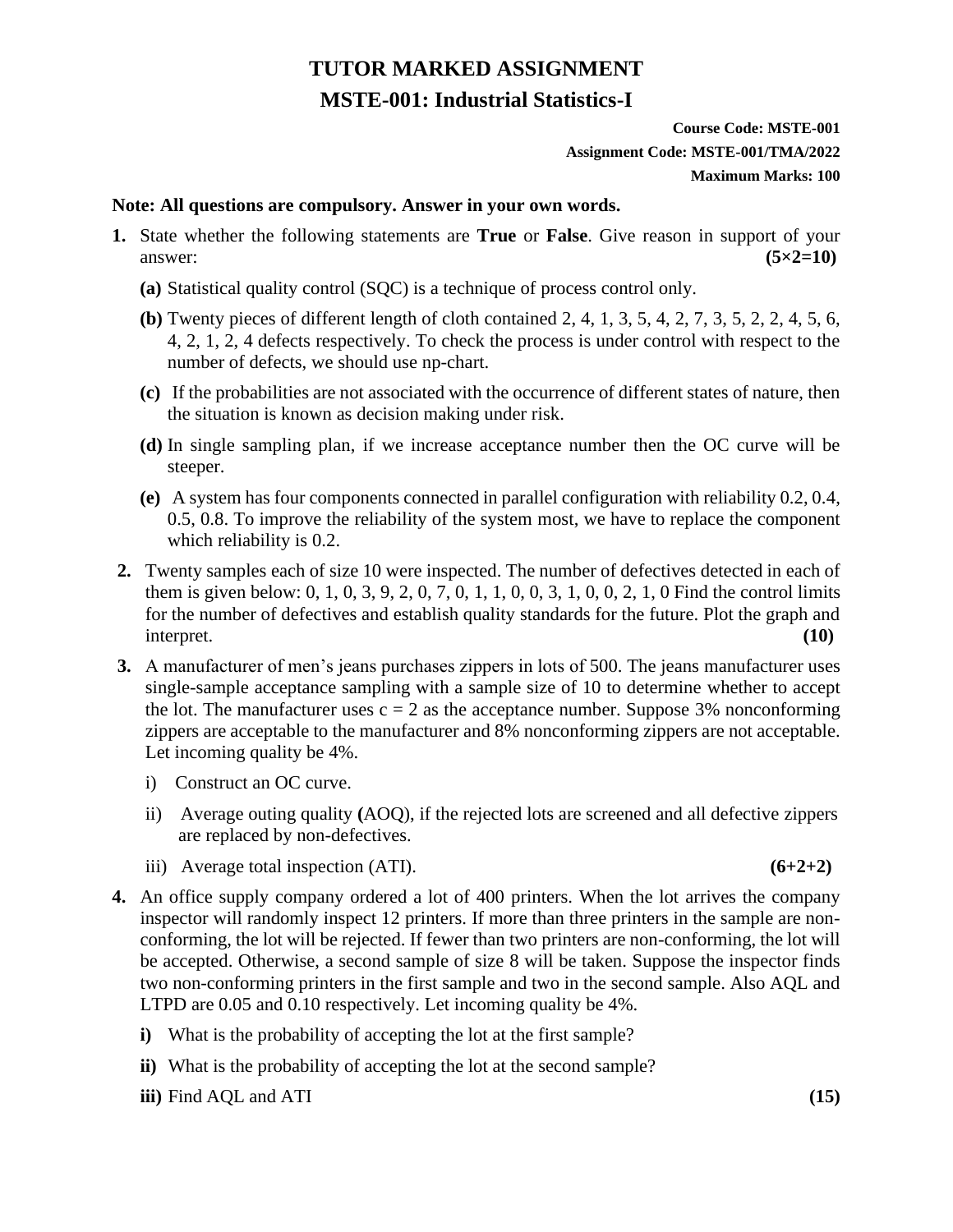**5.** A two-person zero-sum game having the following payoff matrix for player A

|                 |              | <b>Player B</b>             |              |   |    |   |  |
|-----------------|--------------|-----------------------------|--------------|---|----|---|--|
|                 |              |                             | $\mathbf{I}$ | Ш | IV |   |  |
|                 |              | $\mathcal{D}_{\mathcal{L}}$ |              | 3 | 8  |   |  |
| <b>Player A</b> | $\mathbf{I}$ | 5                           | 6            | 3 |    | 8 |  |
|                 | Ш            | 6                           |              |   | 8  |   |  |
|                 | IV           | 4                           |              | 8 |    | 3 |  |

- **(i)** Check whether saddle point exit or not.
- **(ii)** If saddle point does not exit then determine optimal strategies for both the manufacturers and value of the game. **(2+8)**
- **6.** A system has seven independent components and reliability block diagram of it shown blow:



Find reliability of the system. **(10)** The system of the system of the system of the system of the system of the system of the system of the system of the system of the system of the system of the system of the system of t

**7.** The failure data for 40 electronic components is shown below:

| <b>Operating Time (in hours)</b> | $0 - 5$   | $5-10$  | $10-15$   | $15-20$   | $20 - 25$ | $25 - 30$ |
|----------------------------------|-----------|---------|-----------|-----------|-----------|-----------|
| <b>Number of Failures</b>        |           |         |           |           |           |           |
| <b>Operating Time (in hours)</b> | $30 - 35$ | $35-40$ | $40 - 45$ | $45 - 50$ | >50       |           |
| <b>Number of Failures</b>        |           |         |           |           |           |           |

Estimate the reliability, cumulative failure distribution, failure density and failure rate functions. **(15)**

**8.** At a call centre, callers have to wait till an operator is ready to take their call. To monitor this process, 5 calls were recorded every hour for the 8-hour working day. The data below shows the waiting time in seconds:

| <b>Time</b> | <b>Sample Number</b> |    |    |    |    |  |  |  |
|-------------|----------------------|----|----|----|----|--|--|--|
|             |                      |    |    |    |    |  |  |  |
| 9 a.m       | 8                    |    | 15 |    |    |  |  |  |
| 10          |                      | 10 |    | 6  |    |  |  |  |
| 11          |                      | 12 | 10 |    | 10 |  |  |  |
| 12          | 12                   | 8  |    | 9  | 12 |  |  |  |
| 1 p.m.      | 11                   | 10 |    | 14 | 11 |  |  |  |
|             |                      |    | 10 |    |    |  |  |  |
|             | 10                   |    |    | 10 |    |  |  |  |
|             |                      |    |    |    |    |  |  |  |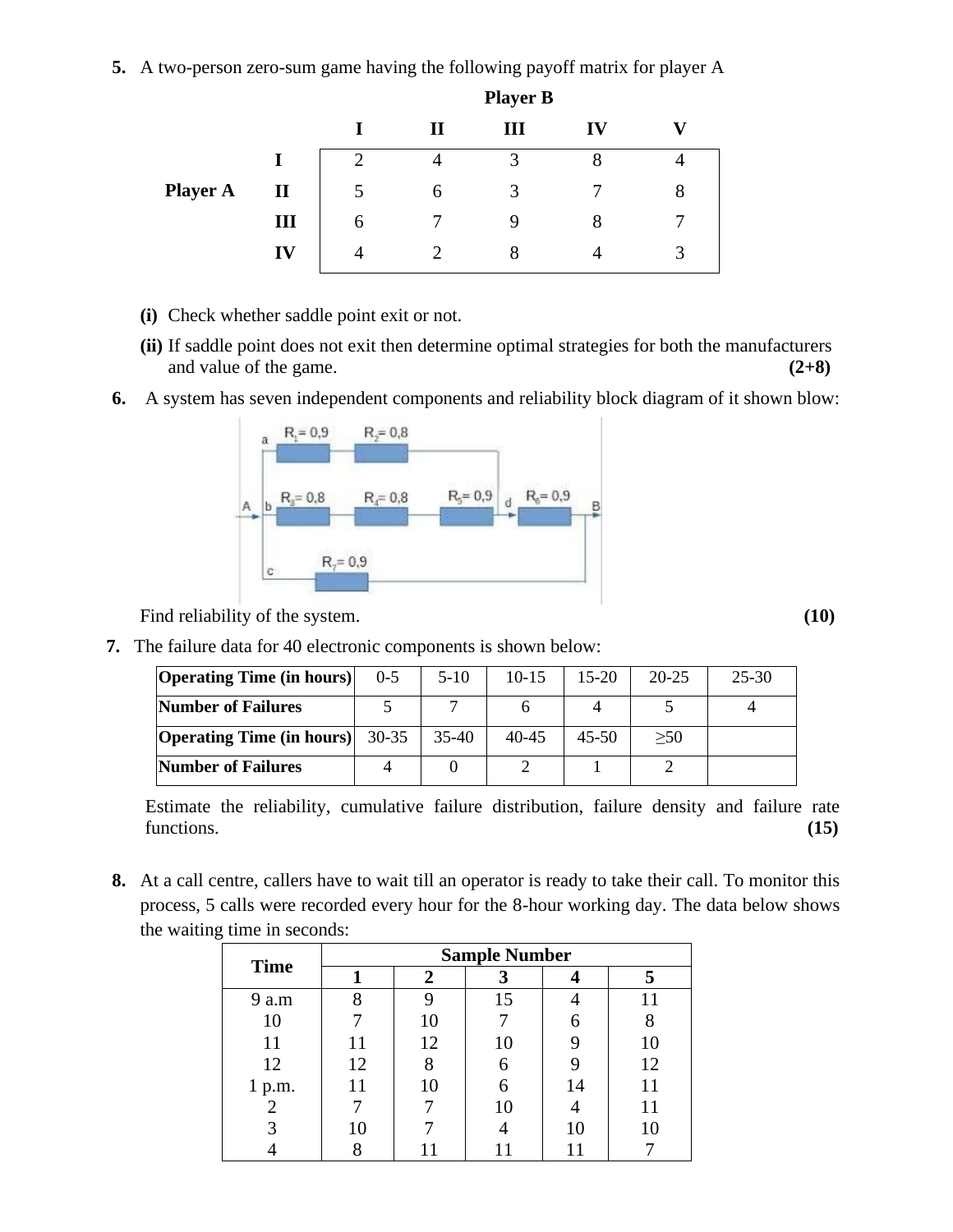- **i)** Use the data to construct control charts for mean and variability and comments about the process. If process is out of control, then calculate the revised control limits.
- **ii**) If the specification limits as the 8±2, then find the process capability. Does it appear that the process is capable of meeting the specification requirements? **(20)**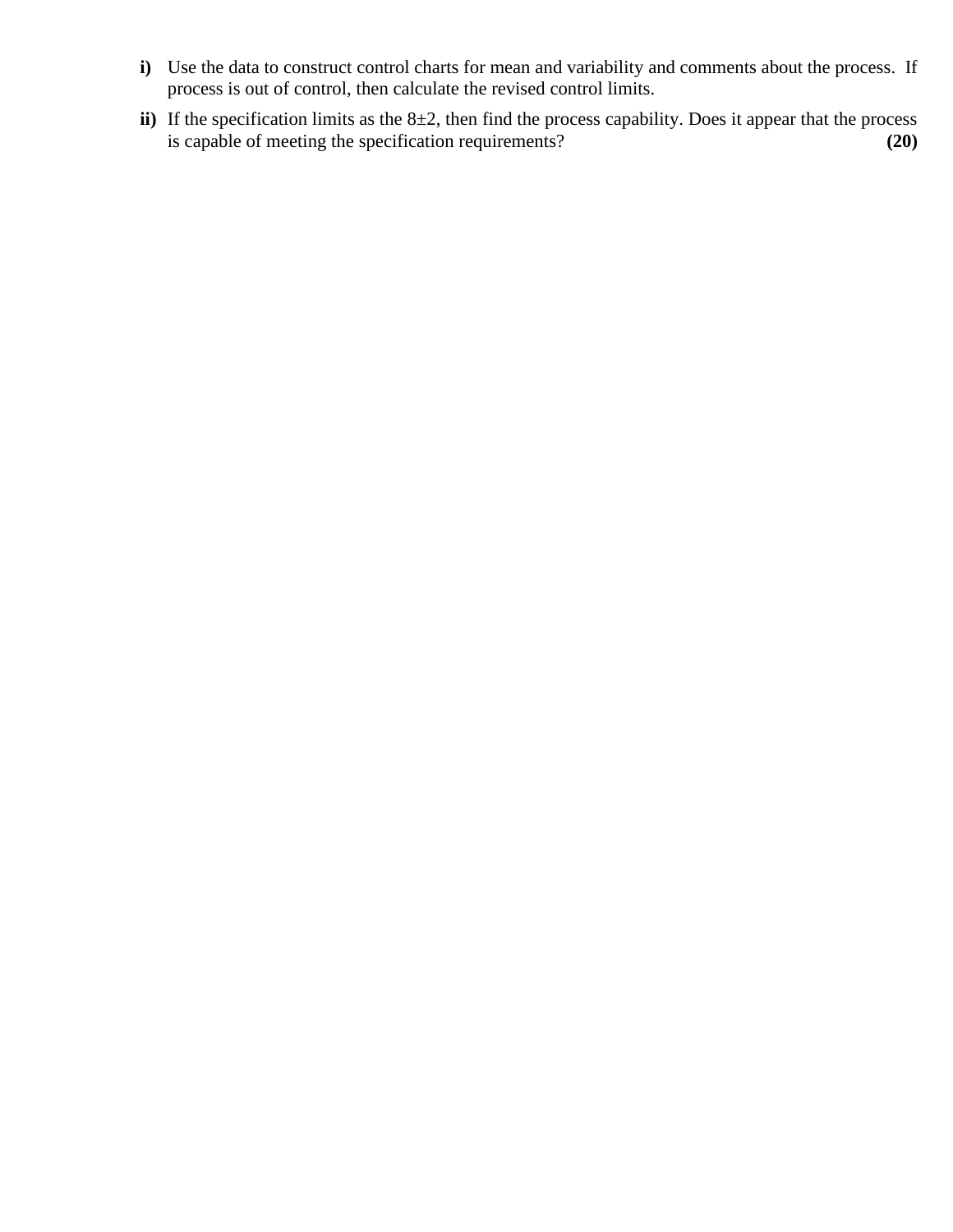# **TUTOR MARKED ASSIGNMENT MSTE-002: Industrial Statistics-II**

# **Course Code: MSTE-002 Assignment Code: MSTE-002/TMA/2022 Maximum Marks: 100**

#### **Note: All questions are compulsory. Answer in your own words.**

- **1.** State whether the following statements are **True** or **False**. Give reasons in support of your answers.  $(5x2=10)$ 
	- **(a)** The solution of a transportation problem with 5 rows (supplies) and 4 columns (destinations) is feasible if number of possible allocations are 8.
	- **(b)** The moving averages of suitable period in a time-series are free from the influences of seasonal and cyclic variations.
	- (c) If the basic solutions for a system of equations are  $(-2, 0, 1)$ ,  $(0, 1, 3)$ ,  $(-2, 3, 0)$ , then only  $(0, 1, 3)$  is feasible.
	- **(d)** In the stepwise selection method of multiple regression model, once a variable enters in the model then it always remains in the model.
	- **(e)** An enterprise requires 1000 units per month. The ordering cost is estimated to be 50 per order. The purchase price is 20 per unit and the carrying cost per unit is 10% of it. Then the economic lot size to be ordered is 775.
- **2.** Use the penalty (Big M) method to solve the following LP problem: **(12)**

Minimise  $Z = 5x_1 + 3x_2$ 

Subject to the constraints

 $2x_1+4x_2 \le 12$  $2x_1+2x_2=10$  $5x_1 + 2x_2 \ge 10$  $x_1, x_2 \geq 0.$ 

**3.** A company has three production facilities  $S_1$ ,  $S_2$  and  $S_3$  with production capacity of 7, 9 and 18 units (in 100s) per week of a product, respectively. These units are to be shipped to four warehouses  $D_1$ ,  $D_2$ ,  $D_3$  and  $D_4$  with requirement of 5, 6, 7 and 14 units (in 100s) per week, respectively. The transportation costs (in Rs) per unit between factories to warehouses are given in the table below:

|                | D <sub>l</sub> | $\mathbf{D}_2$ | $\mathbf{D}_3$ | $\mathbf{D}_4$ | Capacity |
|----------------|----------------|----------------|----------------|----------------|----------|
| S <sub>1</sub> | 19             | 30             | 50             | 10             |          |
| S <sub>2</sub> | 70             | 30             | 40             | 60             |          |
| S <sub>3</sub> | 40             | O              | 70             | 20             | 18       |
| <b>Demand</b>  |                |                |                | 14             | 34       |

Obtain optimal solution by the MODI method. **(12)**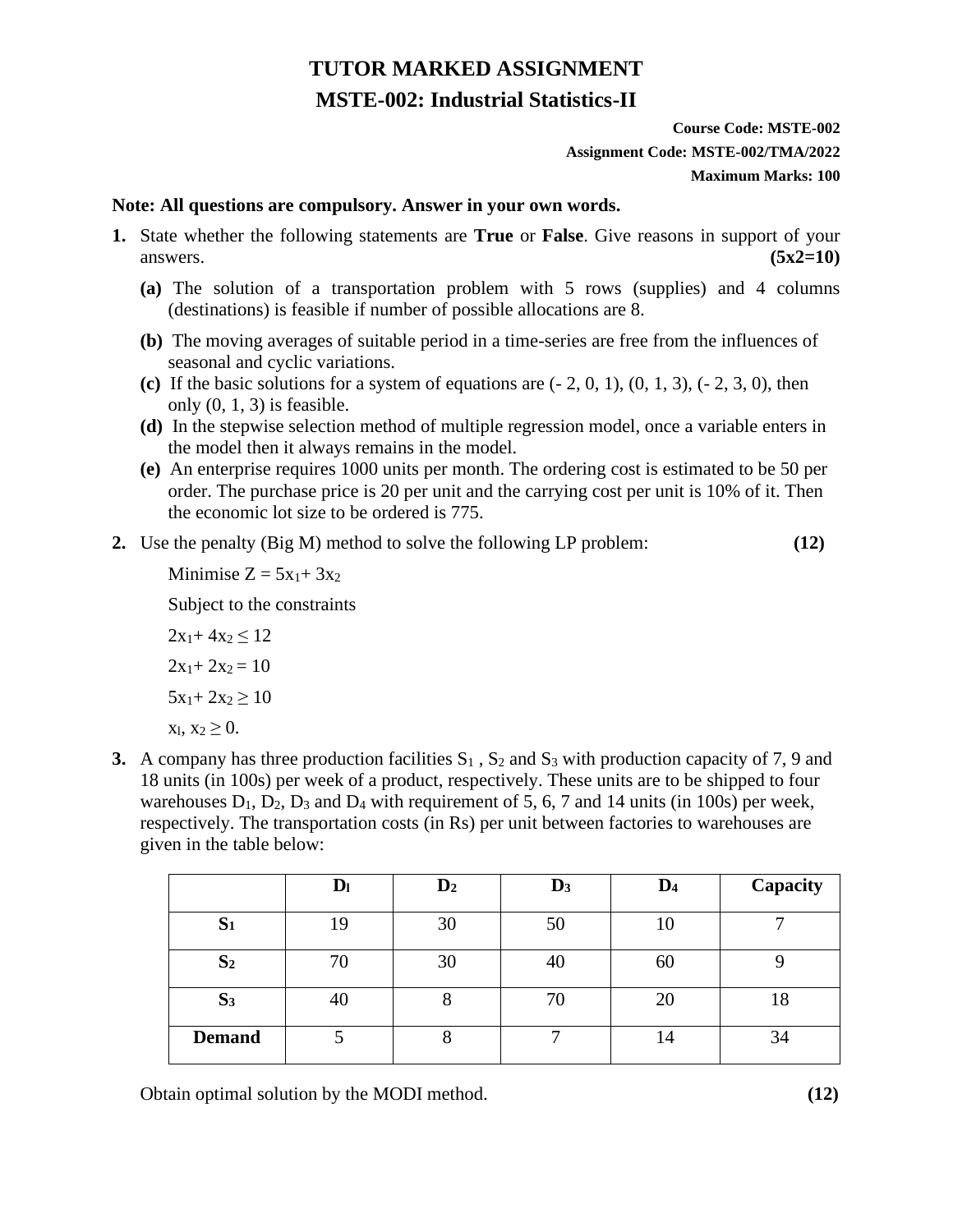**4.** Four professors are capable of teaching any one of four different courses. Class preparation time in hours for different topics varies from professor to professor and is given in the table below:

| <b>Professor</b>              | В |    |  |
|-------------------------------|---|----|--|
| <b>Linear Programming</b>     |   | 13 |  |
| <b>Queuing Theory</b>         |   | 14 |  |
| <b>Transportation Problem</b> |   | 16 |  |
| <b>Regression Analysis</b>    |   |    |  |

Each professor is assigned only one course. Determine an assignment schedule so as to minimise the total course preparation time for all courses. **(10)**

- **5.** In a railway marshalling yard, goods trains arrive at a rate of 36 trains per day. Assuming that the inter-arrival and service time distributions both follow exponential distribution with an average of 30 minutes, calculate the following:
	- (i) Traffic intensity
	- (ii) The mean queue length
	- (iii) Probability that the queue size exceeds **(8)**
- **6.** Using the graphical method to minimise the time required to process Job 1 and Job 2 on five machines A, B, C, D and E, find the minimum elapsed times an idle times to complete both jobs.

| Job 1 | <b>Sequence</b> |  |  |  |
|-------|-----------------|--|--|--|
|       | Time (in hours) |  |  |  |
| Job 2 | <b>Sequence</b> |  |  |  |
|       | Time (in hours) |  |  |  |

**7.** A firm wants to know whether there is any linear relationship between the sales (X) and its yearly revenue (Y). The records for 10 years were examined and the following results were obtained:

$$
\sum X = 265
$$
,  $\sum Y = 27.73$ ,  $SS_x = 285.6$ ,  $SS_y = 6.978$  and  $SS_{xy} = 57.456$ .

(a) Fit a regression line taking Y as the dependent variable and X as the independent variable.

- (b) Test whether the sales have any effect on revenue at 5% level of significance.
- (c) Comment on the goodness of fit of the regression line. **(2+3+5)**
- **8.** A researcher is interested in developing a linear model for the electricity consumption of a household having an AC (1.5 ton) so that she can predict the electricity consumption. For this purpose, she selects 25 houses and records the electricity consumption (in kWh), size of house (in square feet) and AC hours for one month during summers. The results obtained are:

$$
\hat{B}_0 = 22.38, \ \hat{B}_1 = 1.6161, \ \hat{B}_2 = 0.0144, \ SS(B_0) = 12526.08, \ SS(B_0, B_1) = 17908.47, \ SS(B_0, B_2) = 17125.23, \ SS(B_0, B_1, B_2) = 18079.0, \ \hat{\sigma}^2 = 10.53, \ SE(\hat{B}_1) = 0.17, \text{ and } \ SE(\hat{B}_2) = 0.0035.
$$

**(8)**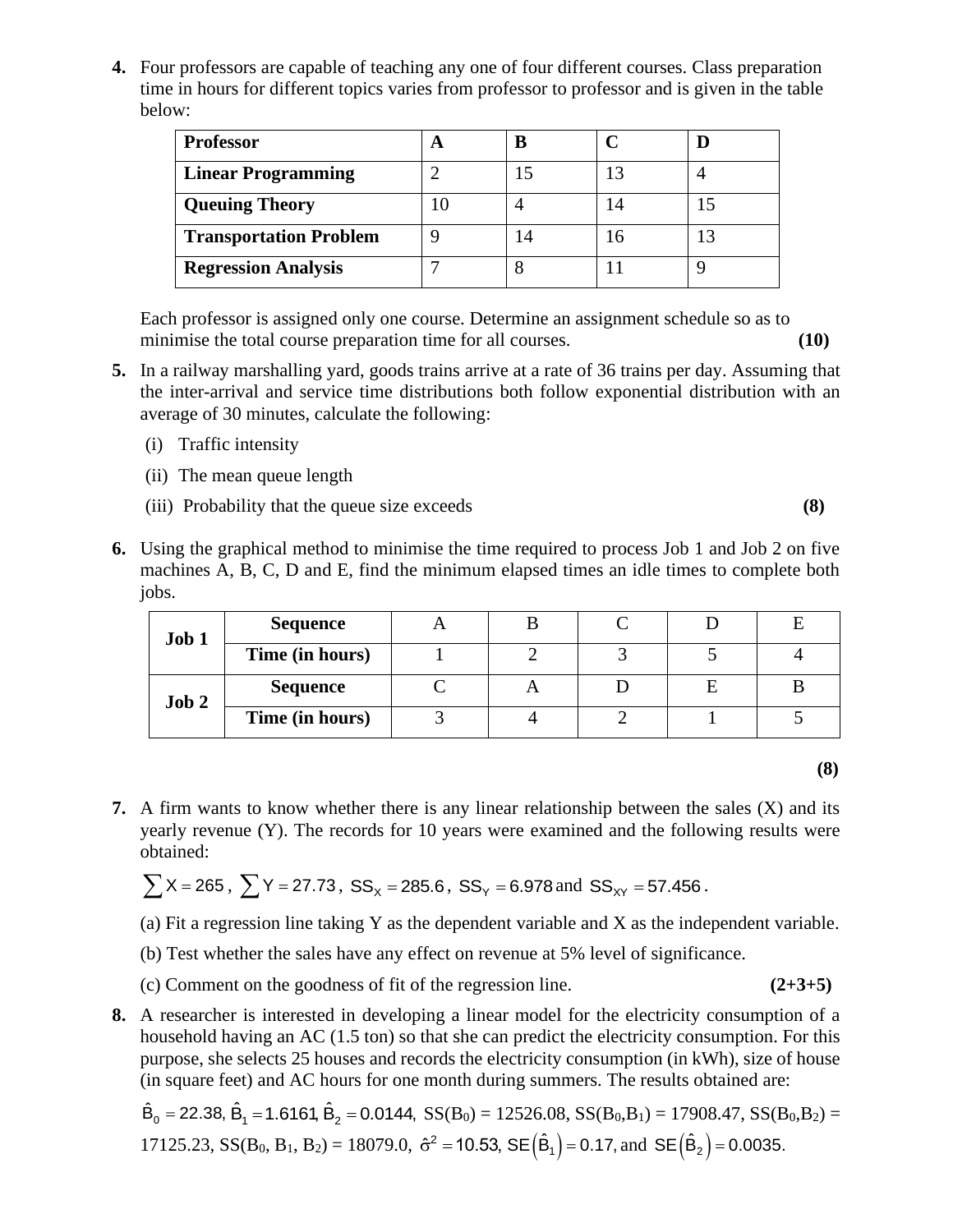Build a regression model by selecting appropriate regressors in the model using the Stepwise Selection method. **(10)** Selection method. **(10)** 

**9.** The following table represents the sales (in thousands) of mobile sets of a shop for 16 quarters over four years:

| Year | Quarter        |                |                |     |  |  |  |  |  |  |
|------|----------------|----------------|----------------|-----|--|--|--|--|--|--|
|      | $\mathbf{Q}_1$ | $\mathbf{Q}_2$ | $\mathbf{Q}_3$ | Q4  |  |  |  |  |  |  |
| 2011 | 554            | 590            | 616            | 653 |  |  |  |  |  |  |
| 2012 | 472            | 501            | 521            | 552 |  |  |  |  |  |  |
| 2013 | 501            | 531            | 553            | 595 |  |  |  |  |  |  |
| 2014 | 403            | 448            | 460            | 480 |  |  |  |  |  |  |

(a) Compute the seasonal indices for four quarters by Simple average method.

(b) Obtain deseasonlised values. **(10)**

**10.** Seven successive observations on a stationary time-series are as follows:

12, 14, 13, 10, 15, 12, 15

- (a) Calculate auto-covariances  $C_0$ ,  $C_1$ ,  $C_2$ ,  $C_3$  and  $C_4$ .
- (b) Calculate auto-correlation coefficients  $r_1$ ,  $r_2$ ,  $r_3$  and  $r_4$ .
- (c) Plot the correlogram. **(10)**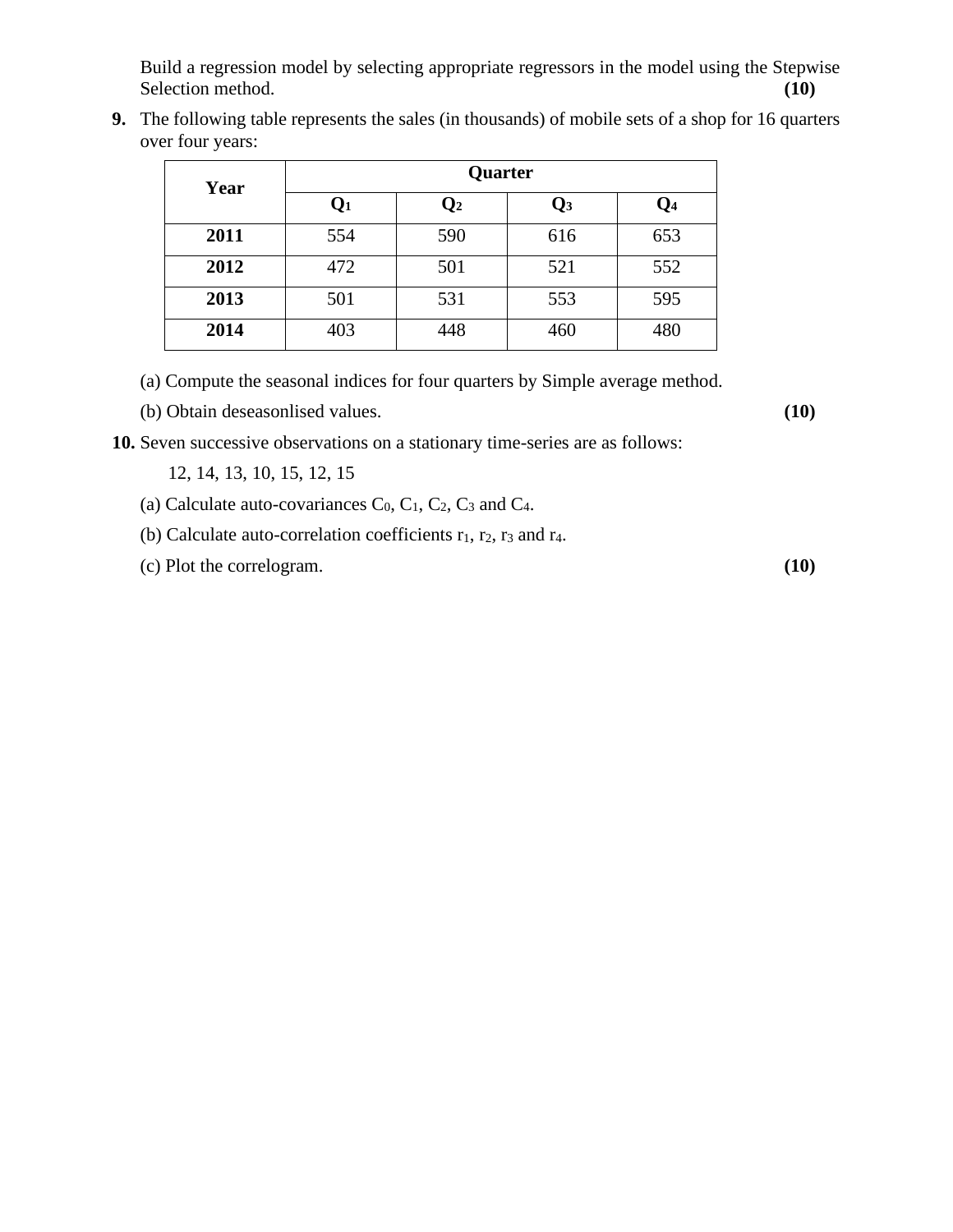# **TUTOR MARKED ASSIGNMENT MSTL-001: Basic Statistics Lab**

**Course Code: MSTL-001 Assignment Code: MSTL-001/TMA/2022 Maximum Marks: 100**

**Note:** 

- **1. All questions are compulsory.**
- **2. Solve the following questions in MS Excel.**
- **3. Take the screenshots of the final output/spreadsheet.**
- **4. Paste all screenshots in the assignment booklets with all necessary interpretation and steps.**
- **1.** The production of semiconductors needs a lot of water to cool down the equipment and clean silicon wafers. To study the water wastage during the production of semiconductor chips, the data of the water required for past 100 days in two plants: Plant A and Plant B are given in the following table:

| <b>Day</b>              | <b>Plant A</b><br>(in '000<br>litres) | <b>Plant A</b><br>(in '000<br>litres) | <b>Day</b> | <b>Plant A</b><br>(in '000<br>litres) | <b>Plant A</b><br>(in '000<br>litres) |
|-------------------------|---------------------------------------|---------------------------------------|------------|---------------------------------------|---------------------------------------|
| $\mathbf{1}$            | 616                                   | 670                                   | 51         | 910                                   | 1092                                  |
| $\overline{2}$          | 656                                   | 766                                   | 52         | 866                                   | 1040                                  |
| $\overline{\mathbf{3}}$ | 780                                   | 910                                   | 53         | 672                                   | 806                                   |
| 4                       | 728                                   | 850                                   | 54         | 704                                   | 846                                   |
| 5                       | 814                                   | 650                                   | 55         | 810                                   | 972                                   |
| 6                       | 648                                   | 756                                   | 56         | 854                                   | 1024                                  |
| $\overline{7}$          | 748                                   | 872                                   | 57         | 638                                   | 766                                   |
| 8                       | 780                                   | 910                                   | 58         | 740                                   | 890                                   |
| $\boldsymbol{9}$        | 624                                   | 730                                   | 59         | 854                                   | 1024                                  |
| 10                      | 642                                   | 750                                   | 60         | 650                                   | 780                                   |
| 11                      | 764                                   | 892                                   | 61         | 684                                   | 712                                   |
| 12                      | 814                                   | 950                                   | 62         | 632                                   | 760                                   |
| 13                      | 656                                   | 766                                   | 63         | 752                                   | 902                                   |
| 14                      | 678                                   | 790                                   | 64         | 702                                   | 842                                   |
| 15                      | 858                                   | 1030                                  | 65         | 786                                   | 942                                   |
| 16                      | 632                                   | 760                                   | 66         | 624                                   | 748                                   |
| 17                      | 624                                   | 702                                   | 67         | 722                                   | 866                                   |
| 18                      | 900                                   | 1080                                  | 68         | 752                                   | 902                                   |
| 19                      | 684                                   | 728                                   | 69         | 642                                   | 722                                   |
| 20                      | 726                                   | 872                                   | 70         | 664                                   | 742                                   |
| 21                      | 912                                   | 1096                                  | 71         | 738                                   | 886                                   |
| 22                      | 868                                   | 1042                                  | 72         | 786                                   | 942                                   |
| 23                      | 674                                   | 810                                   | 73         | 632                                   | 760                                   |
| 24                      | 708                                   | 850                                   | 74         | 652                                   | 784                                   |
| 25                      | 812                                   | 976                                   | 75         | 852                                   | 1022                                  |
| 26                      | 856                                   | 1028                                  | 76         | 626                                   | 752                                   |
| 27                      | 640                                   | 768                                   | 77         | 692                                   | 696                                   |
| 28                      | 744                                   | 892                                   | 78         | 894                                   | 1072                                  |
| 29                      | 856                                   | 1028                                  | 79         | 652                                   | 722                                   |
| 30                      | 652                                   | 782                                   | 80         | 722                                   | 866                                   |
| 31                      | 774                                   | 716                                   | 81         | 908                                   | 1090                                  |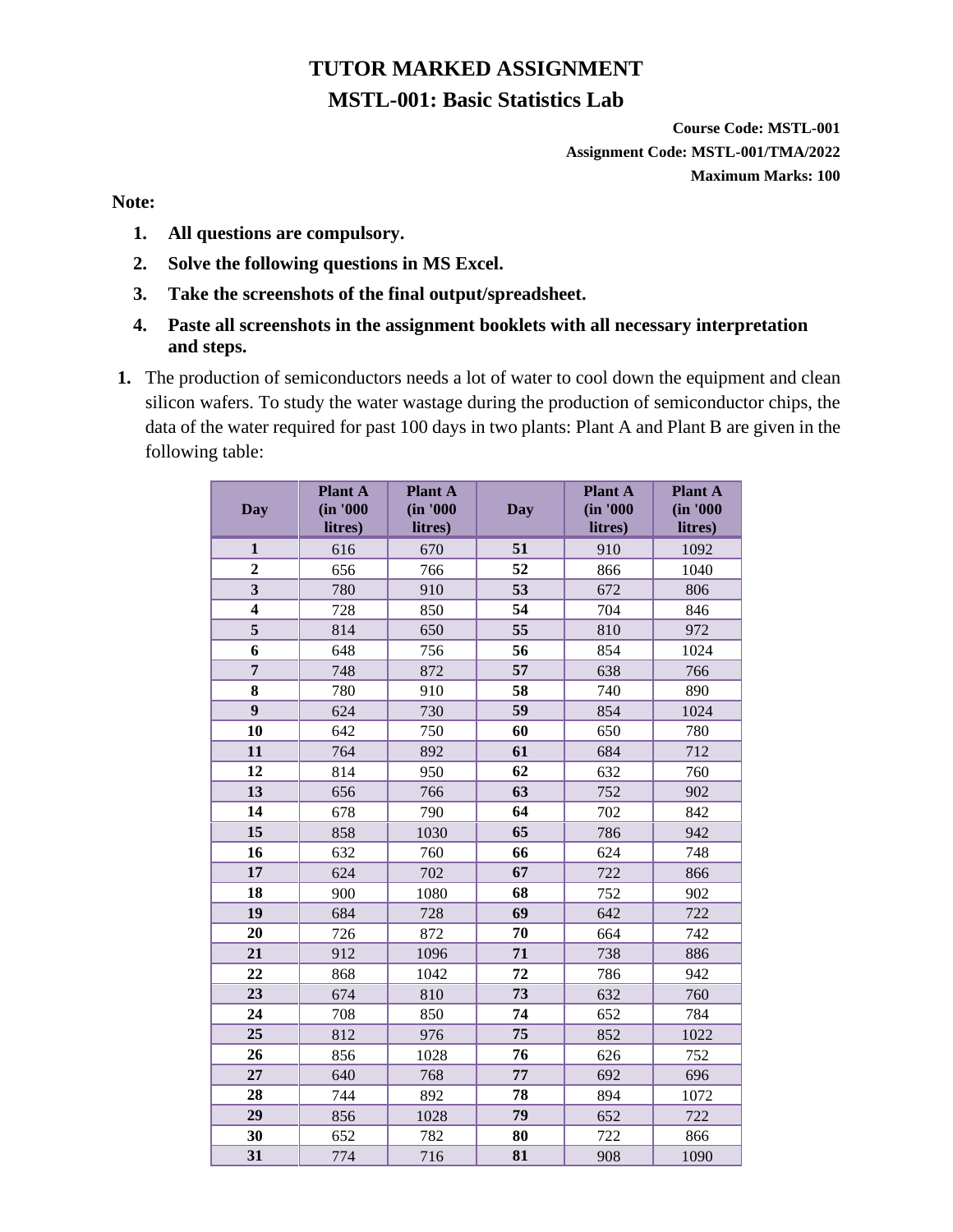| 32 | 636 | 762  | 82         | 862 | 1036 |
|----|-----|------|------------|-----|------|
| 33 | 754 | 906  | 83         | 668 | 802  |
| 34 | 704 | 846  | 84         | 702 | 842  |
| 35 | 788 | 946  | 85         | 808 | 970  |
| 36 | 626 | 752  | 86         | 850 | 1022 |
| 37 | 724 | 870  | 87         | 634 | 762  |
| 38 | 754 | 906  | 88         | 738 | 886  |
| 39 | 632 | 726  | 89         | 850 | 1022 |
| 40 | 622 | 746  | 90         | 646 | 776  |
| 41 | 740 | 890  | 91         | 704 | 710  |
| 42 | 788 | 946  | 92         | 630 | 756  |
| 43 | 636 | 762  | 93         | 750 | 900  |
| 44 | 656 | 788  | 94         | 700 | 840  |
| 45 | 854 | 1026 | 95         | 782 | 940  |
| 46 | 630 | 756  | 96         | 654 | 746  |
| 47 | 708 | 698  | 97         | 718 | 862  |
| 48 | 896 | 1076 | 98         | 750 | 900  |
| 49 | 624 | 726  | 99         | 628 | 720  |
| 50 | 724 | 870  | <b>100</b> | 702 | 740  |

Answer the followings:

- **i)** Which plant has more wastage of water?
- **ii)** Which plant shows greater variability in the wastage of water?
- **iii**) Determine the correlation between the wastage in both plants.
- **iv)** Compute suitable width of the class intervals for both plants.
- **v)** Construct the continuous frequency distribution for both plants. **(25)**
- **2.** The number of employees (in hundreds) and the revenues (in  $\bar{\tau}$  hundred crores) of 20 companies were recorded to access the relationship between the revenue generated and strength of the employees. The data are given in the following table:

| S. No.                  | No. of Employees (in '00) | Revenue (in ₹ '00 crores) |
|-------------------------|---------------------------|---------------------------|
| 1                       | 165                       | 335                       |
| $\boldsymbol{2}$        | 550                       | 425                       |
| $\overline{\mathbf{3}}$ | 330                       | 345                       |
| $\overline{\mathbf{4}}$ | 550                       | 415                       |
| 5                       | 275                       | 325                       |
| 6                       | 330                       | 360                       |
| 7                       | 385                       | 360                       |
| 8                       | 330                       | 365                       |
| 9                       | 440                       | 410                       |
| 10                      | 385                       | 375                       |
| 11                      | 275                       | 335                       |
| 12                      | 495                       | 390                       |
| 13                      | 495                       | 395                       |
| 14                      | 440                       | 395                       |
| 15                      | 495                       | 400                       |
| 16                      | 440                       | 425                       |
| 17                      | 220                       | 320                       |
| 18                      | 330                       | 420                       |
| 19                      | 440                       | 425                       |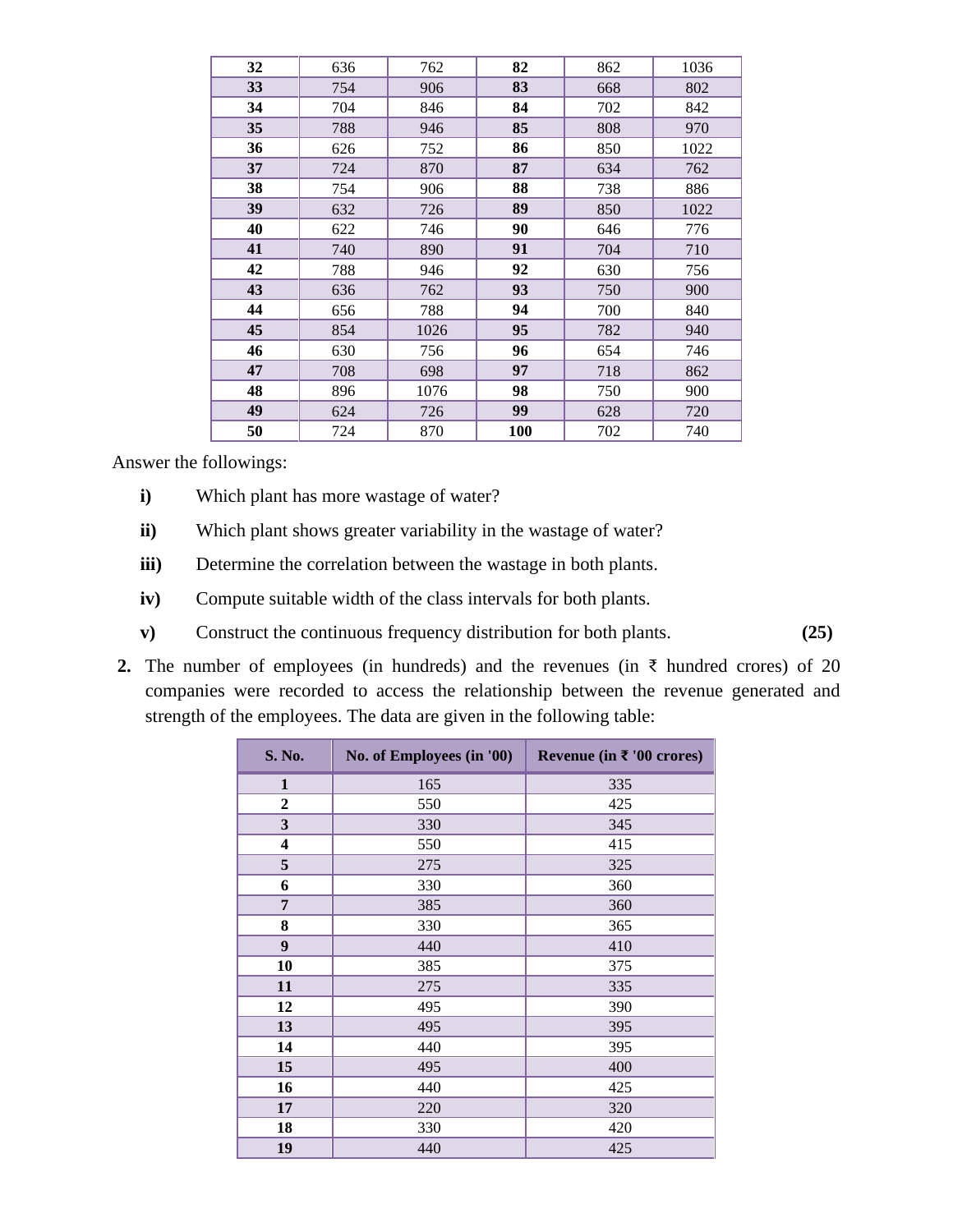Compute the Spearman's rank correlation coefficient between the number of employees and the revenues of the companies. **(25)**

- **3.** For the data given in Question 1, compare the water wastage of both plants to get the answers of the following questions:
	- **i)** Is there enough evidence that the average water wastage of Plant A is more than the average water wastage of Plant B at 5 % level of significance?
	- **ii)** Are the variances of the distributions of water wastage of Plants A and B equal at 5 % level of significance?
- **4.** Suppose that a production house wants to evaluate the popularity of eight books on a particular subject. The customer service manager of the production house hires seven evaluators with varying experience in that subject to review the books. To reduce the effect of the variability from evaluator to evaluator, she uses a randomised block design, with evaluators serving as the blocks. The eight books are the groups of interest.

The seven evaluators assigned to each of the eight books in a random order. A rating scale from 0 (low) to 100 (high) is used. The following table summarises the results:

|                   |    | <b>Books</b> |    |    |    |    |    |    |  |  |
|-------------------|----|--------------|----|----|----|----|----|----|--|--|
| <b>Evaluators</b> | A  | B            |    | D  | E  | F  | G  | H  |  |  |
|                   | 68 | 59           | 80 | 72 | 66 | 57 | 78 | 79 |  |  |
|                   | 75 | 73           | 86 | 74 | 73 | 71 | 84 | 85 |  |  |
| 3                 | 74 | 65           | 88 | 78 | 72 | 63 | 80 | 86 |  |  |
| 4                 | 78 | 61           | 85 | 74 | 76 | 59 | 83 | 84 |  |  |
|                   | 82 | 64           | 90 | 82 | 80 | 62 | 88 | 89 |  |  |
| h                 | 76 | 66           | 92 | 84 | 74 | 64 | 78 | 90 |  |  |
| −                 | 75 | 73           | 86 | 74 | 73 | 71 | 84 | 82 |  |  |

The effect of each evaluator of eight books is normally distributed with approximately equal variances.

- **i)** Analyse the design at 5% level of significance.
- **ii)** Is the average popularity of the eight books significantly different? If the difference between the averages popularity of the eight books is significant, do the pair-wise comparison between them. **(25)**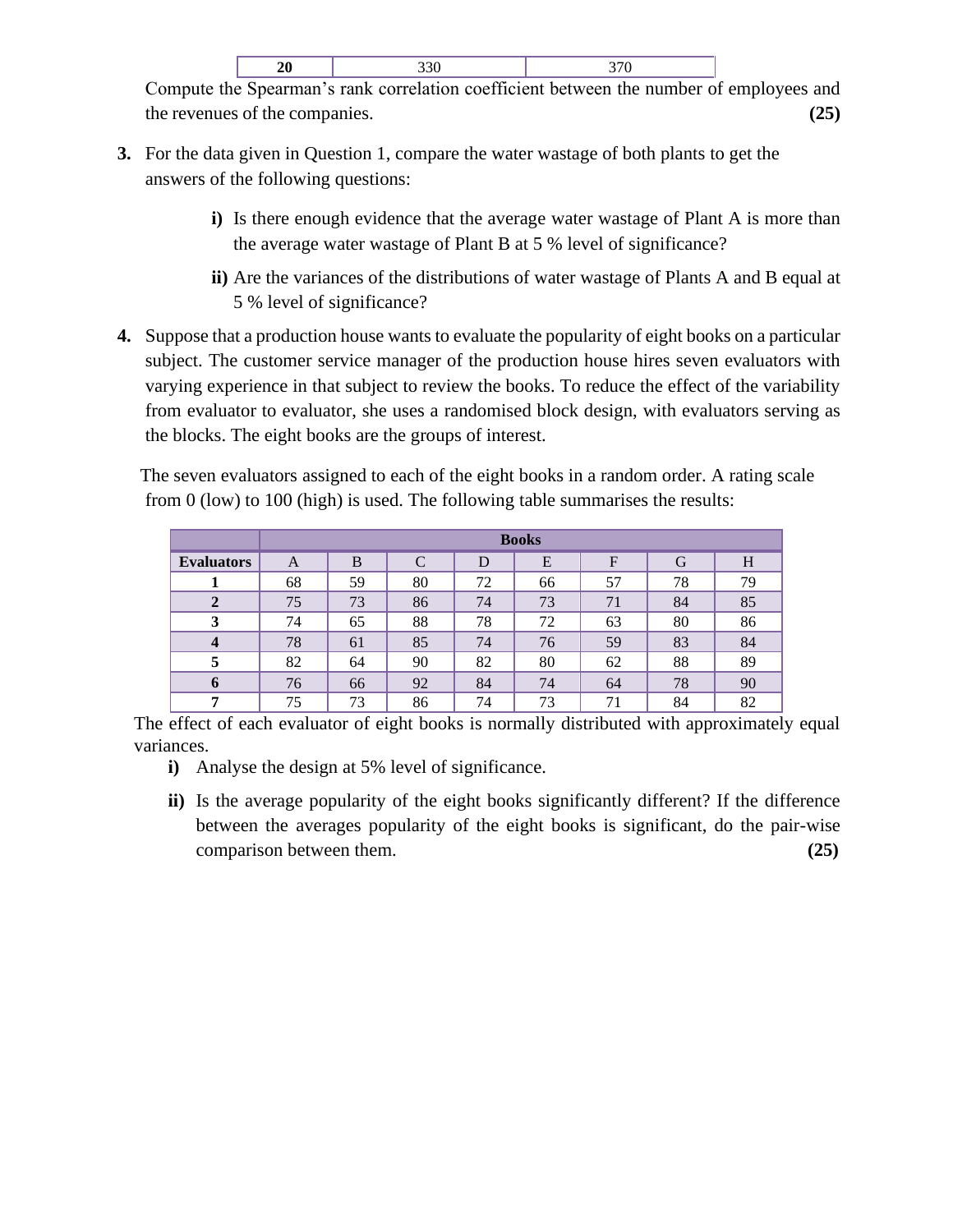# **TUTOR MARKED ASSIGNMENT MSTL-002: Industrial Statistics Lab**

**Course Code: MSTL-002 Assignment Code: MSTL-002/TMA/2022 Maximum Marks: 100**

## **Note:**

- **1. All questions are compulsory.**
- **2. Solve the following questions in MS Excel.**
- **3. Take the screenshots of the final output/spreadsheet.**
- **4. Paste all screenshots in the assignment booklets with all necessary interpretation and steps.**
- **1.** A Company wants to maintain the quality of bottling process which uses a particular brand of machine to fill 100 ml sanitizer spray bottle. During each shift, a sample of 10 bottles is selected (2 hours apart) and the volume of the each filled sanitizer spray bottle (in ml) is determined. In this regards, total 25 subgroups consisting of a sample of 10 bottles in each subgroup were selected. The following table lists the measurements from 25 consecutive shifts:

| Sample No.              | <b>Obs. 1</b> | <b>Obs. 2</b> | <b>Obs. 3</b> | <b>Obs. 4</b> | <b>Obs. 5</b> | <b>Obs. 6</b> | <b>Obs. 7</b> | <b>Obs. 8</b> | <b>Obs. 9</b> | <b>Obs. 10</b> |
|-------------------------|---------------|---------------|---------------|---------------|---------------|---------------|---------------|---------------|---------------|----------------|
| $\mathbf{1}$            | 99.46         | 100.12        | 99.73         | 99.56         | 99.46         | 99.73         | 99.46         | 100.12        | 99.73         | 99.56          |
| $\overline{2}$          | 100.95        | 100.00        | 99.66         | 100.06        | 100.95        | 99.66         | 100.95        | 100.00        | 99.66         | 100.06         |
| $\overline{\mathbf{3}}$ | 99.84         | 99.43         | 99.62         | 99.73         | 99.84         | 99.62         | 99.84         | 99.43         | 99.62         | 99.93          |
| $\overline{\mathbf{4}}$ | 99.85         | 99.26         | 99.77         | 99.56         | 99.85         | 99.77         | 99.85         | 99.86         | 99.77         | 99.76          |
| 5                       | 99.66         | 100.12        | 99.91         | 100.02        | 99.66         | 99.91         | 99.66         | 100.12        | 99.91         | 100.02         |
| 6                       | 99.82         | 100.06        | 99.87         | 100.18        | 99.82         | 99.87         | 99.82         | 100.06        | 99.87         | 100.18         |
| $\overline{7}$          | 99.86         | 99.66         | 99.46         | 99.52         | 99.86         | 99.46         | 99.86         | 99.66         | 99.86         | 99.72          |
| 8                       | 99.87         | 99.62         | 100.12        | 99.62         | 99.87         | 100.12        | 99.87         | 99.62         | 100.12        | 99.62          |
| $\boldsymbol{9}$        | 99.85         | 99.67         | 100.13        | 100.07        | 99.85         | 100.13        | 99.85         | 99.67         | 100.13        | 100.07         |
| 10                      | 99.72         | 99.52         | 99.85         | 99.71         | 99.72         | 99.85         | 99.72         | 99.52         | 99.85         | 99.71          |
| 11                      | 99.88         | 100.00        | 100.26        | 99.87         | 99.88         | 100.26        | 99.88         | 100.00        | 99.86         | 99.87          |
| 12                      | 99.65         | 100.06        | 100.15        | 99.93         | 99.65         | 100.15        | 99.65         | 100.06        | 100.15        | 99.93          |
| 13                      | 99.46         | 99.70         | 99.43         | 99.87         | 99.86         | 99.63         | 99.66         | 99.70         | 99.83         | 99.87          |
| 14                      | 99.91         | 99.60         | 99.75         | 100.22        | 99.91         | 99.75         | 99.91         | 99.60         | 99.75         | 100.22         |
| 15                      | 100.04        | 100.06        | 99.82         | 99.85         | 100.04        | 99.82         | 100.04        | 100.06        | 99.82         | 99.85          |
| 16                      | 100.15        | 100.10        | 99.93         | 99.62         | 100.15        | 99.93         | 100.15        | 100.10        | 99.93         | 99.62          |
| 17                      | 100.13        | 99.56         | 98.81         | 99.25         | 100.13        | 98.81         | 100.13        | 99.56         | 98.81         | 99.25          |
| 18                      | 99.82         | 100.05        | 100.08        | 99.75         | 99.82         | 100.08        | 99.82         | 100.05        | 100.08        | 99.75          |
| 19                      | 99.90         | 100.10        | 99.91         | 100.15        | 99.90         | 99.91         | 99.90         | 100.10        | 99.91         | 100.15         |
| 20                      | 99.50         | 99.76         | 99.95         | 99.56         | 99.50         | 99.95         | 99.50         | 99.76         | 99.95         | 99.56          |
| 21                      | 99.88         | 100.12        | 100.00        | 100.25        | 99.88         | 100.00        | 99.88         | 99.92         | 100.00        | 100.05         |
| 22                      | 99.87         | 99.67         | 99.51         | 99.71         | 99.87         | 99.51         | 99.87         | 99.67         | 99.51         | 99.71          |
| 23                      | 100.31        | 99.91         | 99.60         | 99.96         | 100.31        | 99.60         | 100.31        | 99.91         | 99.60         | 99.96          |
| 24                      | 99.66         | 99.46         | 99.91         | 99.72         | 99.66         | 99.91         | 99.66         | 99.46         | 99.91         | 99.72          |
| 25                      | 99.90         | 100.02        | 99.70         | 100.07        | 99.90         | 99.70         | 99.90         | 100.02        | 99.70         | 100.07         |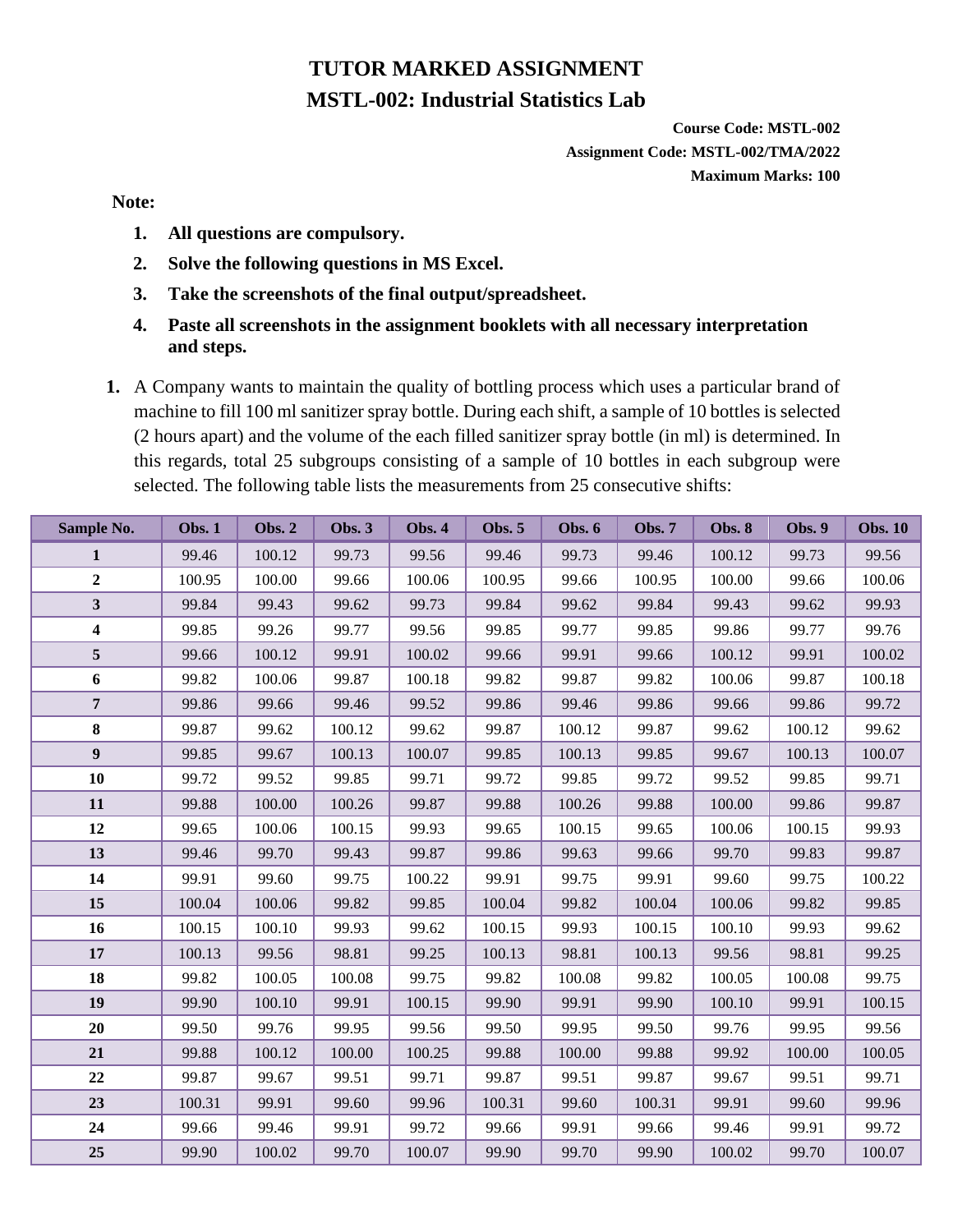Construct suitable control charts for variability as well as for average to infer whether the process of bottling is under statistical control or not. If it is out-of-control, also plot the revised control charts, if necessary. **(25)**

**2.** An automobile manufacturing company examined the cars of a particular model to identify the number of defects during the final inspection stage. The total number of inspected cars were recorded for last 35 days along with the number of defects. The results are given in the following table:

| <b>Days</b>             | <b>Total Inspected Cars</b> | <b>Number of Defects</b> |
|-------------------------|-----------------------------|--------------------------|
| $\mathbf{1}$            | 45                          | 6                        |
| $\boldsymbol{2}$        | 35                          | $\overline{c}$           |
| $\overline{\mathbf{3}}$ | 40                          | $\,1$                    |
| $\boldsymbol{4}$        | 30                          | $\overline{c}$           |
| $\mathbf 5$             | 40                          | 5                        |
| 6                       | 25                          | $\,1$                    |
| $\overline{7}$          | 35                          | 3                        |
| ${\bf 8}$               | $30\,$                      | $\overline{4}$           |
| $\boldsymbol{9}$        | 30                          | $\boldsymbol{6}$         |
| 10                      | 40                          | $\sqrt{2}$               |
| 11                      | 35                          | 11                       |
| 12                      | 35                          | $\,1$                    |
| 13                      | 25                          | $\overline{3}$           |
| 14                      | 40                          | $\sqrt{ }$               |
| 15                      | 45                          | $\overline{c}$           |
| 16                      | 40                          | $\sqrt{6}$               |
| $17\,$                  | 30                          | 5                        |
| 18                      | 35                          | $\overline{2}$           |
| 19                      | 30                          | $\boldsymbol{7}$         |
| 20                      | 45                          | 3                        |
| 21                      | $28\,$                      | $\,1$                    |
| 22                      | 38                          | $\overline{4}$           |
| 23                      | 33                          | 11                       |
| 24                      | 33                          | $\,1$                    |
| 25                      | 43                          | $\sqrt{4}$               |
| 26                      | 38                          | $\overline{c}$           |
| $27\,$                  | 38                          | 5                        |
| 28                      | 28                          | $\overline{4}$           |
| 29                      | 43                          | $\sqrt{6}$               |
| 30                      | $\sqrt{48}$                 | $\,1$                    |
| 31                      | 43                          | $\overline{\mathbf{3}}$  |
| 32                      | 33                          | $\overline{4}$           |
| 33                      | 38                          | 3                        |
| 34                      | 33                          | $\sqrt{2}$               |
| 35                      | 48                          | 5                        |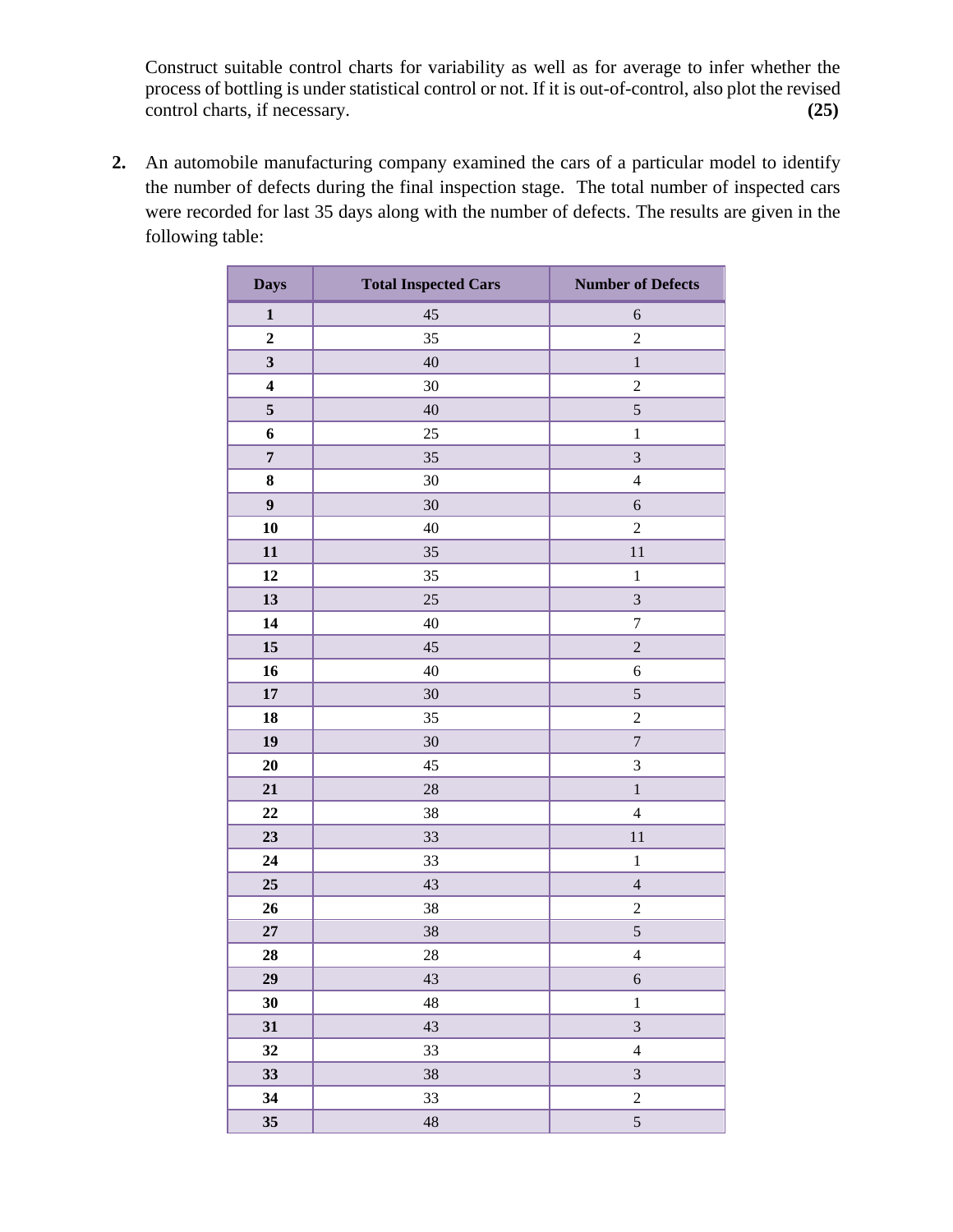Construct a suitable control chart for the number of defects to check whether the process is under statistical control or not. Also plot the revised control charts, if necessary. **(25)**

**3.** A Mobility-as-a-Service (MaaS) provider company conducted a study to check the relationship of several variables with its weekly commuters. For this purpose, thirty cities were selected and the number of weekly commuters were recorded along with other variables like: the average petrol price (in  $\bar{x}$ ), population of the city, monthly income of commuters (in  $\bar{x}$ ), average parking rates per month (in  $\bar{\tau}$ ). The data are given in the following table:

| <b>City</b>             | <b>Number of</b><br><b>Weekly</b><br><b>Commuters</b> | <b>Average</b><br><b>Petrol</b><br><b>Price</b> | <b>Population</b><br>of City (in<br>'000) | <b>Average</b><br><b>Monthly Income</b><br>of Commuters<br>(in '00) | <b>Average</b><br><b>Monthly</b><br><b>Parking Rates</b><br>$(in \bar{z})$ |
|-------------------------|-------------------------------------------------------|-------------------------------------------------|-------------------------------------------|---------------------------------------------------------------------|----------------------------------------------------------------------------|
| $\mathbf{1}$            | 17700                                                 | 75                                              | 1900                                      | 580                                                                 | 1000                                                                       |
| $\overline{2}$          | 17540                                                 | 75                                              | 1890                                      | 620                                                                 | 1000                                                                       |
| $\overline{\mathbf{3}}$ | 17620                                                 | 75                                              | 1880                                      | 640                                                                 | 1200                                                                       |
| $\overline{\mathbf{4}}$ | 16260                                                 | 77                                              | 1878                                      | 650                                                                 | 1200                                                                       |
| 5                       | 16180                                                 | 77                                              | 1850                                      | 655                                                                 | 1200                                                                       |
| 6                       | 16340                                                 | 77                                              | 1840                                      | 658                                                                 | 1400                                                                       |
| $\overline{7}$          | 16580                                                 | 77                                              | 1825                                      | 820                                                                 | 1500                                                                       |
| 8                       | 16020                                                 | 82                                              | 1825                                      | 860                                                                 | 1500                                                                       |
| $\boldsymbol{9}$        | 15940                                                 | 82                                              | 1820                                      | 880                                                                 | 1500                                                                       |
| 10                      | 15892                                                 | 82                                              | 1805                                      | 920                                                                 | 1600                                                                       |
| 11                      | 15780                                                 | 85                                              | 1810                                      | 963                                                                 | 1600                                                                       |
| 12                      | 14820                                                 | 95                                              | 1800                                      | 1057                                                                | 1600                                                                       |
| 13                      | 14660                                                 | 95                                              | 1795                                      | 1133                                                                | 1700                                                                       |
| 14                      | 14660                                                 | 96                                              | 1795                                      | 1160                                                                | 2000                                                                       |
| 15                      | 14580                                                 | 96                                              | 1790                                      | 1180                                                                | 2100                                                                       |
| 16                      | 14420                                                 | 96                                              | 1730                                      | 1183                                                                | 2100                                                                       |
| 17                      | 13380                                                 | $\overline{97}$                                 | 1740                                      | 1265                                                                | 2100                                                                       |
| 18                      | 10070                                                 | 120                                             | 1735                                      | 1300                                                                | 2200                                                                       |
| 19                      | 13220                                                 | 102                                             | 1730                                      | 1325                                                                | 2500                                                                       |
| 20                      | 13540                                                 | 102                                             | 1720                                      | 1380                                                                | 2600                                                                       |
| 21                      | 13700                                                 | 102                                             | 1715                                      | 1401                                                                | 3000                                                                       |
| 22                      | 12100                                                 | 107                                             | 1705                                      | 1450                                                                | 3100                                                                       |
| $\overline{23}$         | 11124                                                 | 113                                             | 1690                                      | 1500                                                                | 3300                                                                       |
| 24                      | 10900                                                 | 125                                             | 1695                                      | 1520                                                                | 3500                                                                       |
| 25                      | 11108                                                 | 114                                             | 1690                                      | 1560                                                                | 3500                                                                       |
| 26                      | 13668                                                 | 104                                             | 1700                                      | 1600                                                                | 3800                                                                       |
| 27                      | 13780                                                 | 90                                              | 1710                                      | 1620                                                                | 4000                                                                       |
| 28                      | 12108                                                 | 118                                             | 1790                                      | 1590                                                                | 3700                                                                       |
| 29                      | 14668                                                 | 108                                             | 1800                                      | 1630                                                                | 4000                                                                       |
| $\overline{30}$         | 14780                                                 | 94                                              | 1810                                      | 1650                                                                | 4200                                                                       |

Now determine the most appropriate regression model for the number of weekly commuters using stepwise approach at 5 % level of significance and interpret the results. Does the final regression model satisfy the linearity and normality assumptions? **(25)**